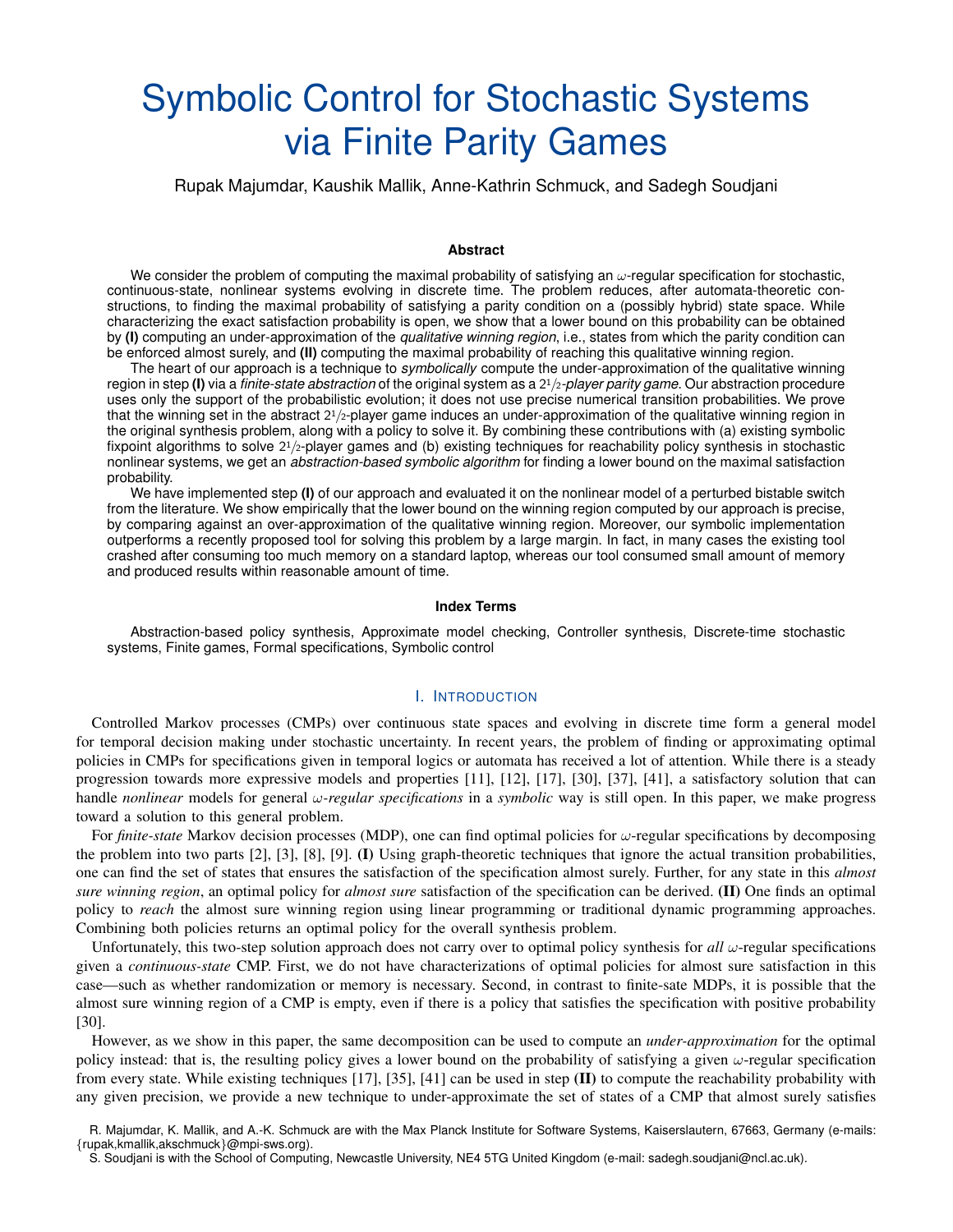a *parity* specification in step (I) of the decomposition. A parity specification is a canonical representation for all  $\omega$ -regular properties [13], [39]; thus, our approach provides a way to under-approximate any  $\omega$ -regular specification.

The main contribution of our paper is to show that the approximate solution to step (I) can be computed by a *symbolic algorithm* over a finite state *abstraction* of the underlying CMP that is using only the support of the probabilistic evolution of the system. This *abstraction-based* policy synthesis technique is inspired by abstraction-based controller design (ABCD) for non-stochastic systems [31], [33], [38]. In ABCD, a nonlinear dynamical system is abstracted into a discrete two-player game over a finite discrete state space obtained by partitioning the continuous state space into a finite set of cells. The resulting abstract two-player game is then used to synthesize a discrete controller which is then refined into a continuous controller for the original system.

In ABCD, the abstract two-player game models the interplay between the controller ( $Player 0$ ) and the dynamics ( $Player 1$ ) such that the resulting abstract controller (i.e., the winning strategy of *Player* 0) can be correctly refined to the original system. This requires a very powerful *Player* 1; in every instance of the play (corresponding to the system being in one particular abstract cell  $\hat{s}$ ) and for any input u chosen by Player 0, Player 1 can adversarially choose both (a) the actual continuous state s within  $\hat{s}$  to which u is applied and (b) any continuous disturbance affecting the system at this state s.

The key insight in our work is that the stochastic nature of the underlying CMP does not require a fully adversarial treatment of continuous disturbances by Player 1 in the abstract game to allow for controller refinement. Intuitively, disturbances need to be handled in a *fair* way: In the long run, all transitions with positive probability will eventually occur. We show, that the resulting fairness assumption on the behavior of Player 1 can be modeled by an additional *random* player (also called <sup>1</sup>/<sup>2</sup> player) resulting in a so called  $2^{1}/2$ -player game [4]–[6] as the abstraction.

This provides a conceptually very appealing result of our paper. Using  $2\frac{1}{2}$ -player games as abstractions of CMPs allows to utilize the machinery of symbolic game solving, analogous to ABCD techniques for non-stochastic systems, while capturing the intuitive differences between the problem instances by the use of a random player in the abstract game. Most interestingly, the stochastic nature of the resulting abstract game *eases* the abstract synthesis problem compared to standard ABCD where disturbances are non-stochastic. In conclusion, we obtain a *symbolic algorithm* to compute an under-approximation of the almost sure winning region in a *continuous-state* CMP for all ω-regular specifications. Moreover, similar to the results for finite-state MDPs, this shows that the (approximate) solution to step (I) does not need to handle the actual transition probabilities. They are only needed in step  $(II)$ , where existing techniques can be used.

A preliminary version of our paper has been accepted for publication in an upcoming conference [29]. In this manuscript we have made substantial improvement over the conference version; the main additional contributions are as follows:

- 1) We have *addressed the quantitative aspect* of the optimal policy synthesis problem in Thm. 3.2 and Thm. 3.3, making our exposition complete. In contrast, the conference version of the paper only dealt with the qualitative aspect of the problem.
- 2) We have *added the proof* of Thm. 4.5, which is the main theorem of this paper and which was omitted in the conference version.
- 3) We have substantially *improved the experimental evaluation* (see Sec. VI) of our approach by considering benchmark examples proposed by other authors, and comparing the performance of our tool against the available tool from the literature.
- 4) We have provided examples and extensive explanation of the required steps throughout the manuscript.

Related Work. Our paper extends the recent results of Majumdar et al. [30] from Büchi specifications to parity specifications. Seen through the lens of  $2^1/2$ -player games, the algorithm of Majumdar et al. [30] can be seen as directly solving a Büchi game symbolically on a non-probabilistic abstraction, by implicitly reducing the  $2\frac{1}{2}$ -player games to two player games on graphs with extreme fairness assumptions [18]. While it may be possible to present a similar "direct" symbolic algorithm for parity games, the details of handling fairness symbolically get difficult. Our exposition in this paper helps separate out the different combinatorial aspects: the representation of the abstraction and the solution of the game on the abstraction, leading to a clean proof of correctness.

 $2^{1/2}$ -player games have been used as abstractions of probabilistic systems, both in the finite case [24] and for stochastic *linear* systems [37]. Our paper subsumes the result of both these cases by showing a computational procedure to abstract a general, nonlinear CMP into a finite-state  $2^{1}/2$ -player game. Further the existing approach for stochastic linear systems [37] only considers specifications in the GR(1) fragment of linear temporal logic, whereas we can handle any  $\omega$ -regular specification. Another difference is that the linearity assumption enables the use of symbolic algorithms based on polyhedral manipulations, when the specification is given using polytopic predicates on the state space. Instead, our abstractions are based on gridding the state space, as in ABCD for non-stochastic nonlinear systems.

Stochastic nonlinear systems were abstracted to finite-state bounded-parameter Markov decision processes (BMDP) by Dutreix et al. [12] for the purpose of controller synthesis. By using algorithms for finding controllers on BMDPs against deterministic Rabin automata, they provide an alternative approach for approximating the optimal controller against  $\omega$ -regular specifications. Their method is conceptually very different. It explicitly computes lower and upper bounds of all involved transition probabilities for constructing the BMDP, and computes winning regions by an enumerative algorithm taking these probability bounds into account. On the other hand, our approach shows a clean separation between step  $(II)$ , which requires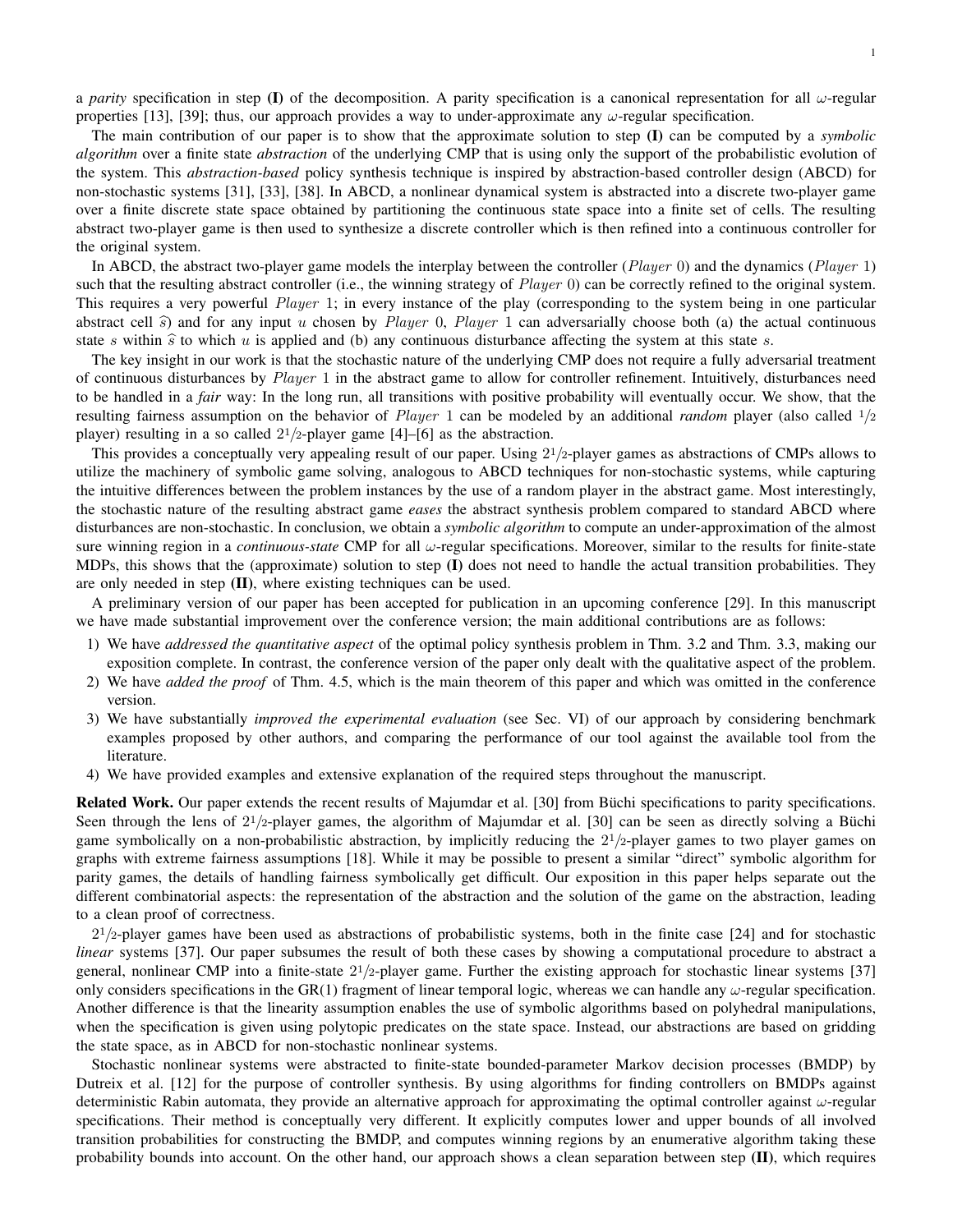knowing explicit transition probabilities but can be solved by existing techniques, and step (I), for which this knowledge is not needed. This allows us to provide a conceptually simpler and computationally superior *symbolic algorithm* approximately solving (I) via abstract  $2^{1}/2$ -player games.

In principle, one can alternatively obtain a similar  $2\frac{1}{2}$ -player game, like us, by first reducing a CMP to a BMDP using the method of Dutreix et al. [12] and then reducing the BMDP to a  $2^{1}/2$ -player game using the results of Weininger et al. [44]. However, this would still require going through the expensive construction of the BMDP, whereas we present a direct and computationally efficient way to obtain a  $2^{1/2}$ -player game through reachable set computations for the CMP. The computational benefit of our approach over the BMDP based method is enormous: On a couple of benchmark examples taken from the paper of Dutreix et al. [12] itself, our uniform-grid based implementation was up to around 150 times faster and used up to around 150 times smaller amount of memory than their adaptive refinement-based implementation. The details of the experiments can be found in Sec. VI.

# II. STOCHASTIC NONLINEAR SYSTEMS

## *A. Preliminaries*

For any set  $A$ , a sigma-algebra on  $A$  comprises subsets of  $A$  as events that includes  $A$  itself and is closed under complement and countable unions. We consider a probability space  $(\Omega, \mathcal{F}_{\Omega}, P_{\Omega})$ , where  $\Omega$  is the sample space,  $\mathcal{F}_{\Omega}$  is a sigma-algebra on  $\Omega$ , and  $P_{\Omega}$  is a probability measure that assigns probabilities to events. An  $((S, \mathcal{F}_S)$ -valued) random variable X is a measurable function of the form  $X : (\Omega, \mathcal{F}_{\Omega}) \to (S, \mathcal{F}_{S})$ , where S is the codomain of X and  $\mathcal{F}_{S}$  is a sigma-algebra on S. Any random variable X induces a probability measure on its space  $(S, \mathcal{F}_S)$  as  $P({A}) = P_{\Omega} {X^{-1}(A)}$  for any  $A \in \mathcal{F}_S$ . We often directly discuss the probability measure on  $(S, \mathcal{F}_S)$  without explicitly mentioning the underlying probability space  $(\Omega, \mathcal{F}_\Omega, P_\Omega)$  and the function  $X$  itself.

A topological space S is called a Borel space if it is homeomorphic to a Borel subset of a Polish space (i.e., a separable and completely metrizable space). Examples of a Borel space are the Euclidean spaces  $\mathbb{R}^n$ , its Borel subsets endowed with a subspace topology, as well as hybrid spaces. Any Borel space  $S$  is assumed to be endowed with a Borel sigma-algebra (i.e., the one generated by the open sets in the topology), which is denoted by  $\mathcal{B}(S)$ . We say that a map  $f : S \to Y$  is measurable whenever it is Borel measurable.

Given an alphabet A, we use the notation  $A^*$  and  $A^{\omega}$  to denote respectively the set of all finite words, the set of all infinite words formed using the letters of the alphabet A, and use  $A^{\infty}$  to denote the set  $A^* \cup A^{\omega}$ . Let X be a set and  $R \subseteq X \times X$  be a relation. For simplicity, let us assume that dom  $R := \{x \in X \mid \exists y \in X \,:\, (x, y) \in R\} = X$ . For any given  $x \in X$ , we use the notation  $R(x)$  to denote the set  $\{y \in X \mid (x, y) \in R\}$ . We extend this notation to sets: For any given  $Z \subseteq X$ , we use the notation  $R(Z)$  to denote the set  $\bigcup_{z\in Z}R(z)$ . Given a set A, we use the notation  $Dist(A)$  to denote the set of all probability distributions over A.

We denote the set of nonnegative integers by  $\mathbb{N} := \{0, 1, 2, \ldots\}$  and the set of integers in an interval by  $[a; b] := \{a + k \mid b\}$  $k \in \mathbb{N}, k \leq b - a$ . We also use the symbols " $\in_{even}$ " and " $\in_{odd}$ " to denote memberships in the set of even and odd integers within a given set of integers: For example, for a given set of natural numbers  $M \subseteq \mathbb{N}$ , the notation  $n \in_{even} M$  is equivalent to  $n \in M \cap \{0, 2, 4, \ldots\}$ , and the notation  $n \in_{odd} M$  is equivalent to  $n \in M \cap \{1, 3, 5, \ldots\}$ .

## *B. Controlled Markov Processes*

A *controlled Markov process (CMP)* is a tuple  $\mathfrak{S} = (\mathcal{S}, \mathcal{U}, T_{\mathfrak{s}})$ , where S is a Borel space called the *state space*, U is a finite set called the *input space*, and  $T_s$  is a conditional stochastic kernel  $T_s : B(S) \times S \times U \to [0,1]$  with  $B(S)$ being the Borel sigma-algebra on the state space and  $(S, B(S))$  being the corresponding measurable space. The kernel  $T_s$ assigns to any  $s \in S$  and  $u \in U$  a probability measure  $T_s(\cdot|s, u)$  on the measurable space  $(S, \mathcal{B}(S))$  so that for any set  $A \in \mathcal{B}(\mathcal{S}), P_{s,u}(A) = \int_A T_s(ds|s,u)$ , where  $P_{s,u}$  denotes the conditional probability  $P(\cdot|s,u)$ .

In general, the input space  $U$  can be any Borel space and the set of valid inputs can be state dependent. While our results can be extended to this setting, for ease of exposition, we consider the special case where  $U$  is a finite set and any input can be taken at any state. This choice is motivated by the digital implementation of control policies with a finite number of possible actuations.

The evolution of a CMP is as follows. For  $k \in \mathbb{N}$ , let  $X^k$  denote the state at the k-th time step and  $A^k$  the input chosen at that time. If  $X^k = s \in S$  and  $A^k = u \in U$ , then the system moves to the next state  $X^{k+1}$ , according to the probability distribution  $P_{s,u}$ . Once the transition into the next state has occurred, a new input is chosen, and the process is repeated.

Given a CMP  $\mathfrak{S}$ , a *finite path* of length  $n + 1$  is a sequence

$$
w^n = (s^0, s^1, \dots, s^n), \quad n \in \mathbb{N},
$$

where  $s^i \in S$  are state coordinates of the path. The space of all paths of length  $n+1$  is denoted  $S^{n+1}$ . An *infinite path* of the CMP  $\mathfrak S$  is the sequence  $w = (s^0, s^1, s^2, \ldots)$ , where  $s^i \in \mathcal S$  for all  $i \in \mathbb N$ . The space of all infinite paths is denoted by  $\mathcal S^{\omega}$ . The spaces  $S^{n+1}$  and  $S^{\omega}$  are endowed with their respective product topologies and are Borel spaces.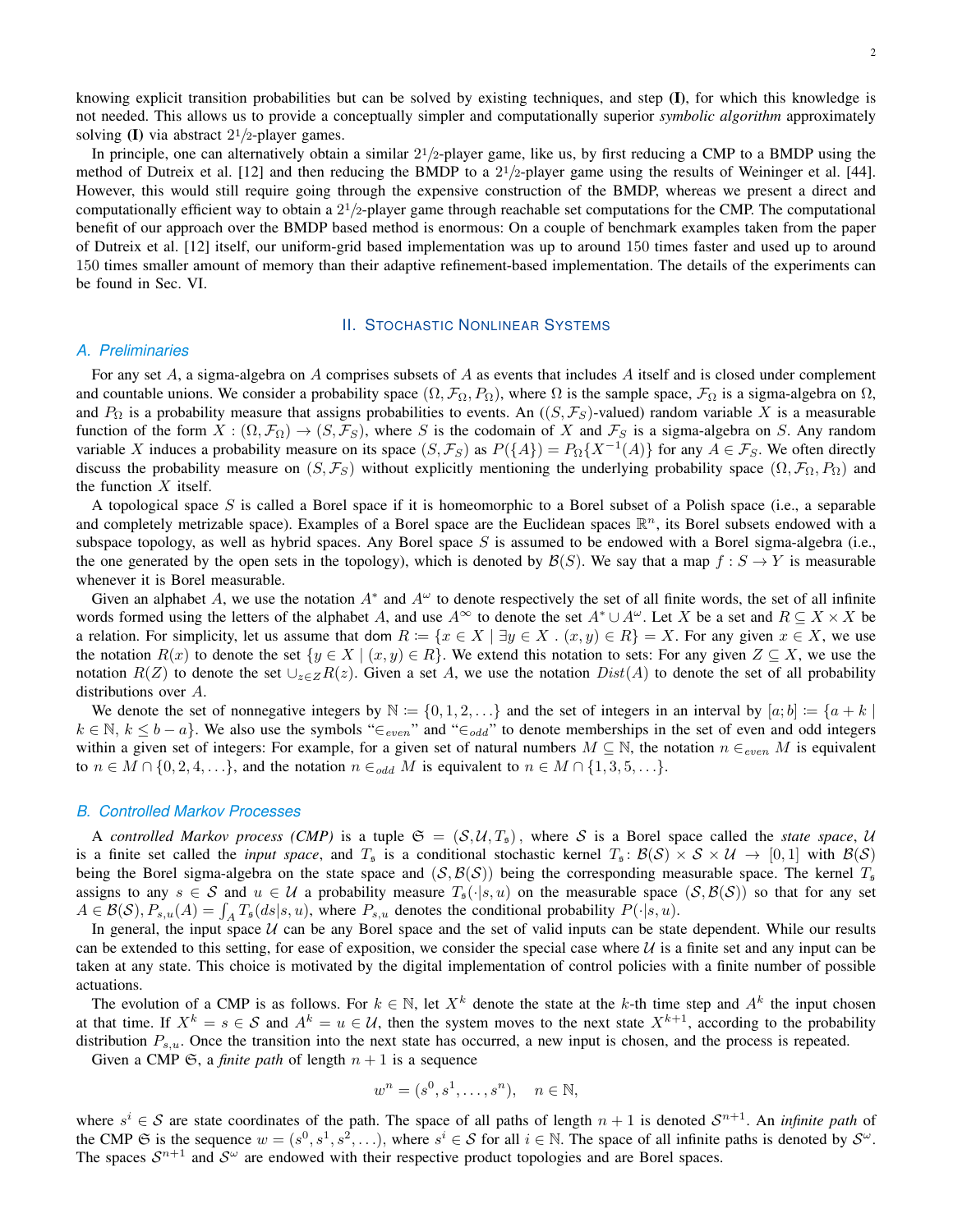3

A *stationary control policy* is a universally measurable function  $\rho$ :  $S \to U$  such that at any time step  $n \in \mathbb{N}$ , the input  $u^n$  is taken to be  $\rho(s^n) \in \mathcal{U}$ . As we only deal with stationary control policies in this paper, we simply refer to them as *policies* for short. We denote the class of all such policies by Π. The function ρ is also called *state feedback controller* in control theory.

For a CMP  $\mathfrak{S}$ , any policy  $\rho \in \Pi$  together with an initial probability measure  $\alpha : \mathcal{B}(\mathcal{S}) \to [0,1]$  on the states induces a unique probability measure on the canonical sample space of paths [19], denoted by  $P_\alpha^{\rho}$  with the expectation  $\mathbb{E}_{\alpha}^{\rho}$ . In the case when the initial probability measure is supported on a single state  $s \in S$ , i.e.,  $\alpha(s) = 1$ , we write  $P_s^{\rho}$  and  $\mathbb{E}_s^{\rho}$  in place of  $P_{\alpha}^{\rho}$ and  $\mathbb{E}_{\alpha}^{\rho}$ , respectively. We denote the set of probability measures on  $(S, \mathcal{B}(S))$  by  $\mathfrak{D}$ .

Given any  $\omega$ -regular specification  $\varphi$  defined using a set of predicates over the state space S of G, we use the notation  $\mathfrak{S} \models \varphi$  to denote the set of all paths of  $\mathfrak S$  which satisfy  $\varphi$ . Thus,  $P_\alpha^{\rho}(\mathfrak S \models \varphi)$  denotes the probability of satisfaction of  $\varphi$ by G under the effect of the control policy  $\rho$ , when the initial probability measure is given by  $\alpha$ . Often we will use Linear Temporal Logic (LTL) notation to express  $\omega$ -regular properties. The syntax and semantics of LTL can be found in standard literature [2].

A *stochastic dynamical system* Σ is described by a state evolution

$$
s^{k+1} = f(s^k, u^k, \varsigma^k), \quad k \in \mathbb{N}, \tag{1}
$$

where  $s^k \in \mathcal{S}$  and  $u^k \in \mathcal{U}$  are states and inputs for each  $k \in \mathbb{N}$ , and  $(\zeta^0, \zeta^1, \ldots)$  is assumed to be a sequence of independent and identically distributed (i.i.d.) random variables representing a stochastic disturbance. The map  $f$  gives the next state as a function of current state, current input, and the disturbance. One can construct a CMP over states  $S$  and inputs  $U$  from (1) by noticing that for any given state  $s^k$  and input  $u^k$  at time k, the next state is a random variable defined as a function of  $\zeta^k$ . Thus,  $T_s(\cdot|s^k, u^k)$  is exactly the distribution of the random variable  $f(s^k, u^k, \zeta^k)$  and can be computed based on the distribution of  $\zeta^k$  and the map f itself [22].

## *C. Parity Specifications*

Let  $\mathfrak{S} = (\mathcal{S}, \mathcal{U}, T_{\mathfrak{s}})$  be a CMP and suppose  $\mathcal{P} = \langle B_0, B_1, \ldots, B_\ell \rangle$  is a partition of S with measurable sets  $B_0, \ldots, B_\ell$ ; that is,  $B_i \cap B_j = \emptyset$  for  $i \neq j$  and  $\bigcup_{i=1}^{\ell} B_i = \mathcal{S}$ . We allow some  $B_i$ 's to be empty. For each  $B_i$ , we call the integer i its *priority*.

Intuitively, an infinite path  $w \in S^{\omega}$  satisfies the *parity specification* with respect to P if the highest subset  $B_i$  visited infinitely often has even priority. This specification is formalized in Linear Temporal Logic (LTL) notation [2] using the following formula:

$$
Parity(\mathcal{P}) := \bigwedge_{i \in \text{odd}} \left( \Box \Diamond B_i \to \bigvee_{j \in \text{even}} \Box \Diamond B_j \right), \tag{2}
$$

which requires that infinitely many visits to an odd priority subset  $(\Box \Diamond B_i)$  must imply infinitely many visits to a *higher* even priority subset ( $\Box \Diamond B_i$ ). We indicate the set of all infinite paths  $w \in S^{\omega}$  of a CMP  $\mathfrak{S}$  that satisfy the property  $Parity(\mathcal{P})$  by  $\mathfrak{S} \models \text{Parity}(\mathcal{P})$ . The proof of measurability of the event  $\mathfrak{S} \models \text{Parity}(\mathcal{P})$  goes back to the work by Vardi [42] that provides the proof for probabilistic finite state programs. The proof for a CMP follows similar principles, using the observation that  $\mathfrak{S} \models \text{Parity}(\mathcal{P})$  can be written as a Boolean combination of events  $\mathfrak{S} \models \Box \Diamond A$ , where A is a measurable set, and  $\Box \Diamond A$  is a canonical  $G_{\delta}$  set in the Borel hierarchy.

It is well-known that every  $\omega$ -regular specification whose propositions range over measurable subsets of the state space of a CMP can be modeled as a deterministic parity automaton [15, Thm. 1.19]. By taking a synchronized product of this parity automaton with the CMP, we can obtain a product CMP and a parity specification over the product state space such that every path satisfying the parity specification also satisfies the original  $\omega$ -regular specification and vice versa. Moreover, a stationary policy for the parity objective gives a (possibly history-dependent) policy for the original specification. Thus, without loss of generality, we assume that an  $\omega$ -regular objective is already given as a parity condition using a partition of the state space of the system.

## III. PROBLEM DEFINITION

We are interested in computing the maximal probability that a given parity specification can be satisfied by paths of a CMP G starting from a particular state  $s \in \mathcal{S}$  under stationary policies. Given a control policy  $\rho \in \Pi$  and an initial state  $s \in \mathcal{S}$ , we define the satisfaction probability and the supremum satisfaction probability as

$$
f(s,\rho) := P_s^{\rho}(\mathfrak{S} \models Parity(\mathcal{P})) \text{ and } (3)
$$

$$
f^*(s) := \sup_{\rho \in \Pi} P_s^{\rho}(\mathfrak{S} \models Parity(\mathcal{P})),
$$
\n(4)

respectively. An *optimal control policy* for the parity condition is a policy  $\rho^*$  such that  $f^*(s) = f(s, \rho^*)$  for all  $s \in S$ . Note that an optimal policy need not exist, since the supremum may not be achieved by any policy. Our goal is to study the following *optimal policy synthesis* problem.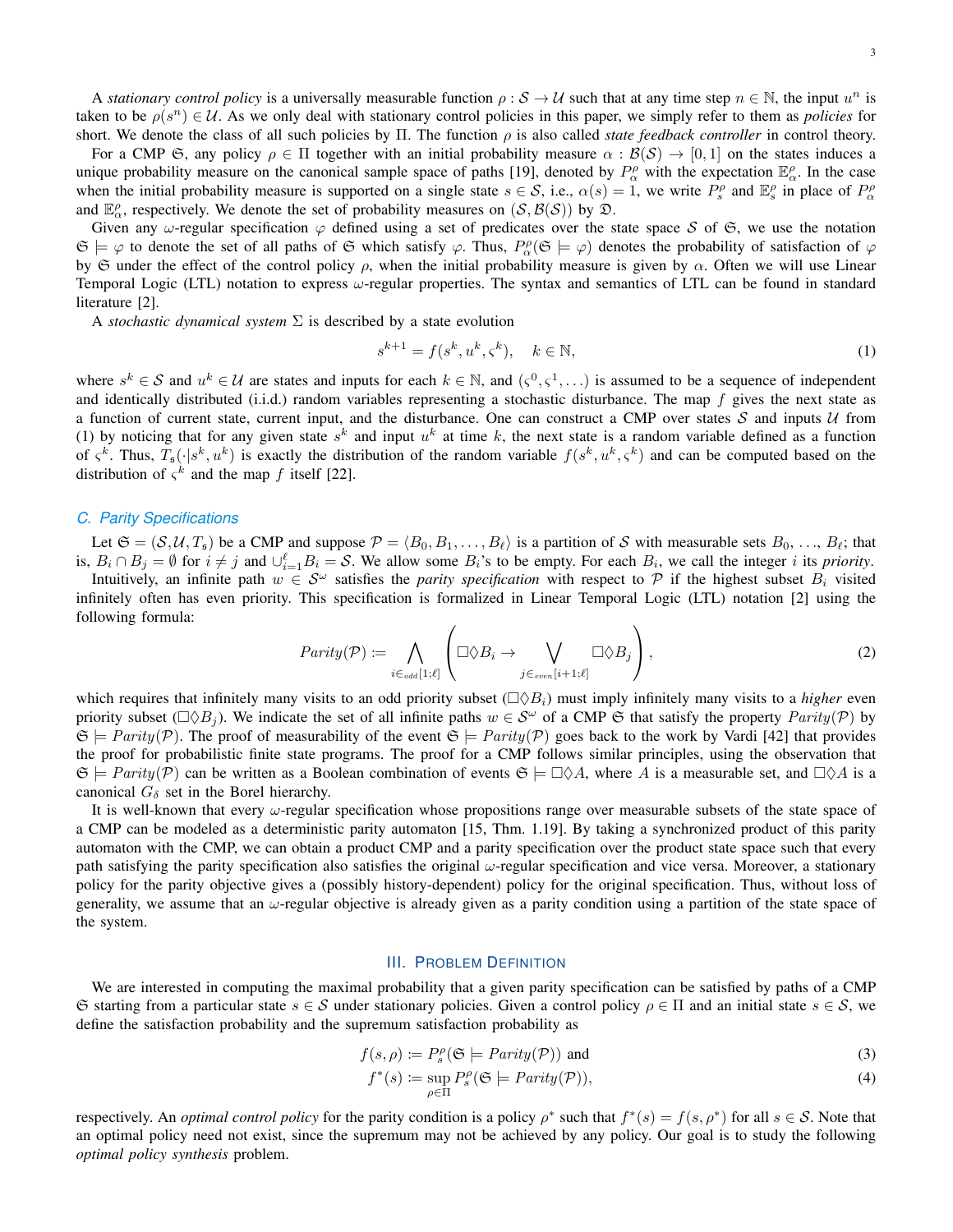*Problem 1 (Optimal Policy Synthesis)*: Given  $\mathfrak{S}$  and a parity specification  $Parity(\mathcal{P})$ , find an optimal control policy  $\rho^*$ , if it exists, together with  $f^*(s)$  such that  $P_s^{p^*}(\mathfrak{S} \models \operatorname{Parity}(\mathcal{P})) = f^*(s)$ .

While the satisfaction probability (3) and the supremum satisfaction probability (4) are both well-defined, we are not aware of any work characterizing necessary or sufficient conditions for existence of optimal control policies on continuous-space CMPs for parity specifications. Additionally, we restrict attention to *stationary* policies. While it is possible to define more general classes of policies, that depend on the entire history and use randomization over  $\mathcal{U}$ , we are again unaware of any work that characterizes the class of policies that are sufficient for optimal control of CMPs for parity specifications. For finite-state systems, stationary policies are sufficient and we restrict attention to them.

Since we cannot prove existence or computability of optimal policies, in this paper, we focus on providing an approximation procedure to compute a possibly sub-optimal control policy and guaranteed lower bounds on the optimal satisfaction probability. Our procedure relies on first approximating almost sure winning regions (i.e., where the specification can be satisfied with probability one), and then solving a reachability problem, as formalized next.

*Definition 3.1 (Almost sure winning region):* Given a CMP  $\mathfrak{S}$ , a policy  $\rho$ , and a parity specification  $Parity(\mathcal{P})$ , the state  $s \in S$  satisfies the specification *almost surely* if  $f(s, \rho) = 1$ . The almost sure *winning region*—or simply the winning region—of the policy  $\rho$  is defined as

$$
\text{WinDom}(\mathfrak{S}, \rho) \coloneqq \{ s \in \mathcal{S} \mid f(s, \rho) = 1 \}. \tag{5}
$$

We also define the *maximal almost sure winning region*—or simply the maximal winning region—as

$$
\text{WinDom}^*(\mathfrak{S}) \coloneqq \{ s \in \mathcal{S} \mid f^*(s) = 1 \}. \tag{6}
$$

Note that WinDom $(\mathfrak{S}, \rho) \subseteq \mathsf{WinDom}^*(\mathfrak{S})$  for any control policy  $\rho \in \Pi$ . It is clear by definition of the winning region that for any policy  $\rho$ , the satisfaction probability  $P_s^{\rho}(\mathfrak{S} \models Parity(\mathcal{P}))$  is equal to 1 for any s in the winning region  $W :=$ WinDom( $\mathfrak{S}, \rho$ ). The next theorem states that this satisfaction probability is lower bounded by the probability of reaching the winning region W for any  $s \notin W$ . We denote such a reachability by  $(\mathfrak{S} \models \Diamond W) := \{w = (s^0, s^1, s^2, \ldots) \mid \exists n \in \mathbb{N} \cdot s^n \in W\}.$ *Theorem 3.2:* For any control policy  $\rho \in \Pi$  on CMP  $\mathfrak{S}$ , and  $W := \text{WinDom}(\mathfrak{S}, \rho)$ , we have

$$
P_s^{\rho}(\mathfrak{S} \models \operatorname{Parity}(\mathcal{P})) = 1 \qquad \text{if } s \in W \text{ and}
$$
  
\n
$$
P_s^{\rho}(\mathfrak{S} \models \operatorname{Parity}(\mathcal{P})) \ge P_s^{\rho}(\mathfrak{S} \models \Diamond W) \quad \text{if } s \notin W.
$$
 (7)

The proof can be found in the appendix. The inequality in the second part of (7) is because the  $Parity(\mathcal{P})$  specification may be satisfied with positive probability even though the path always stays outside of  $W$ . When the state space is finite (i.e., for finite Markov decision processes), equality holds [2]. However, equality need not hold for general CMPs: Majumdar et al. [30] showed an example where the maximal almost sure winning region is empty even though a Büchi specification is satisfied with positive probability.

The next theorem establishes that for any policy  $\rho$ , the winning region is an absorbing set, i.e., paths starting from this set will stay in the set almost surely.

*Theorem 3.3:* For any control policy  $\rho$ , The set  $W = \mathsf{WinDom}(\mathfrak{S}, \rho)$  is an absorbing set, i.e.,  $T_{\mathfrak{s}}(W|s, \rho(s)) = 1$  for all  $s \in W$ . This implies  $P_s^{\rho}(\mathfrak{S} \models \Diamond S \setminus W) = 0$  for all  $s \in W$ .

The proof of this theorem utilizes the fact that  $Parity(\mathcal{P})$  is a long-run property and its satisfaction is independent of the prefix of a path. The proof is provided in the appendix.

Notice that Thm. 3.2 and Thm. 3.3 are stated for any fixed control policy  $\rho$ , but these theorems enable us to decompose the maximization of  $P_s^{\rho}(\mathfrak{S} \models \text{Parity}(\mathcal{P}))$  with respect to  $\rho$  into two sub-problems. First, find a policy that gives the largest winning region W and employ that policy when the current state is in  $W$ . Then, find a policy that maximizes the reachability probability  $P_s^{\rho}(\mathfrak{S} \models \Diamond W)$  and employ that policy as long as the current state is not in W.

Computation of the reachability probability has been studied extensively in the literature for both infinite horizon [16], [17], [40], [41] and finite horizon [21], [23], [25]–[27], [34]–[36], [43] using different abstract models and computational methods. Together with an algorithm that underapproximates the region of almost sure satisfaction, these approaches can be used to provide a lower bound on the probability of satisfaction of the parity condition. In the rest of the paper, we focus on the following problem (the first half of (7)).

*Problem 2 (Approximate Maximal Winning Region):* Given  $\mathfrak{S}$  and a parity specification  $Parity(\mathcal{P})$ , find a (sub-optimal) control policy  $\rho \in \Pi$ , its winning region WinDom( $\mathfrak{S}, \rho$ )  $\neq \emptyset$ , and a bound on the absolute volume of the set difference  $\text{WinDom}^*(\mathfrak{S})\backslash\text{WinDom}(\mathfrak{S}, \rho)$ , which we call the *approximation error*.

In Sec. IV-V, we provide a solution for Prob. 2 via the paradigm of abstraction-based controller design. Not surprisingly, we get a tighter (i.e., larger) approximation of WinDom<sup>\*</sup>(<del>G</del>) if we use a finer discretization of the state space during the abstraction step. We also provide an over-approximation of WinDom<sup>∗</sup>(G), and show closeness of the under- and over-approximation of WinDom<sup>\*</sup>(G) in the numerical example provided in Sec. VI.

## IV. ABSTRACTION-BASED POLICY SYNTHESIS

The main result of our paper is a solution to Prob. 2 via a *symbolic algorithm* over abstract  $2^{1}/2$ -player games in the spirit of abstraction-based controller design (ABCD). ABCD is typically used to compute temporal-logic controllers for *non-stochastic*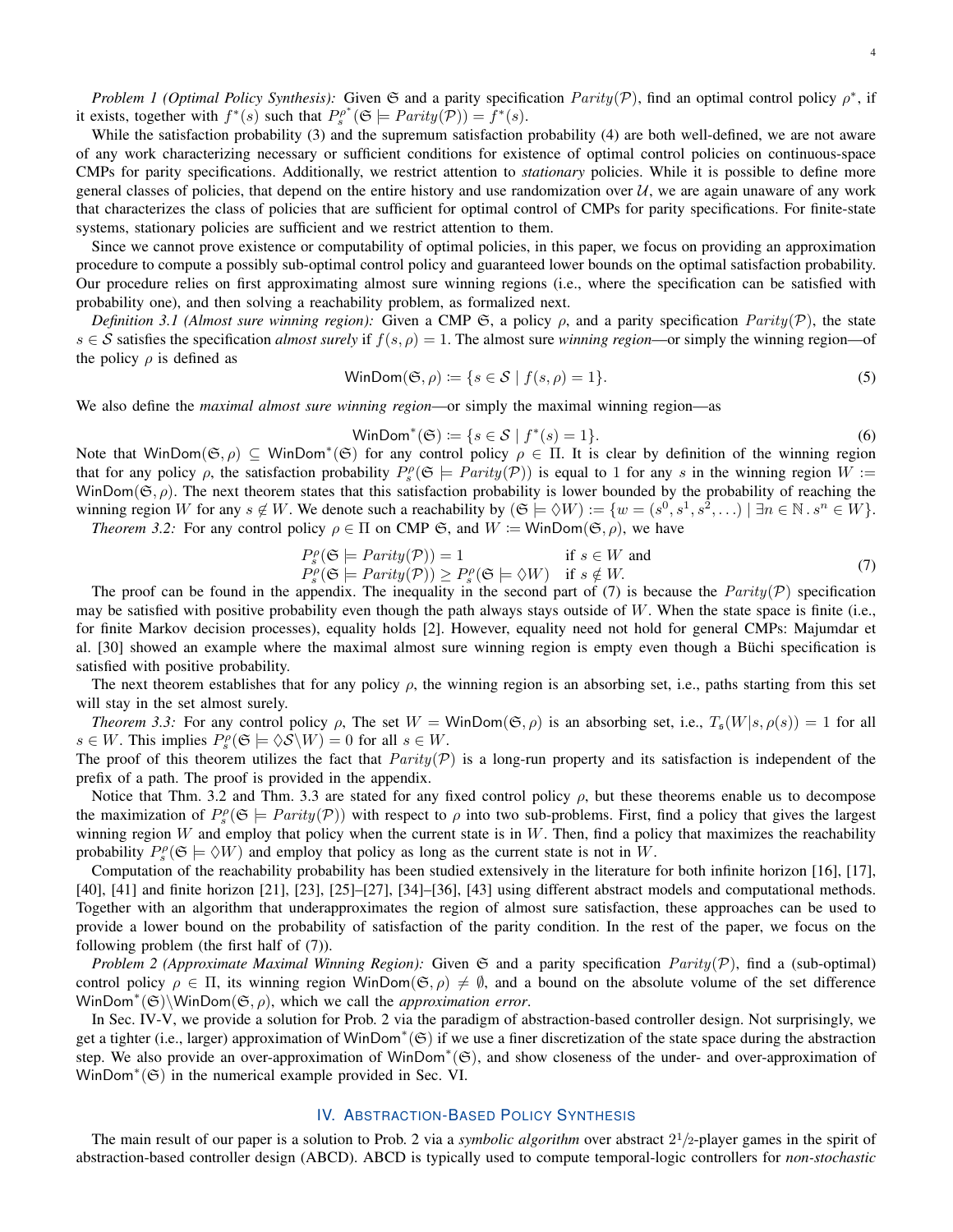nonlinear dynamical systems [31], [33], [38] in two steps. First, the system is abstracted into an abstract finite-state two-player game. This game is then used to synthesize a discrete controller which is then refined into a continuous controller for the original system. In standard ABCD techniques, the abstract game has two players:  $Player\ 0$  simulating the controller and choosing the next control input u based on the currently observed abstract state  $\hat{s}$ , and Player 1 simulating the adversarial effect of (a) choosing any continuous state s in  $\hat{s}$  to which u is applied and (b) choosing any continuous disturbance d that effects the resulting transition.

The key insight in our abstraction step is that the stochastic nature of the underlying CMP allows choosing disturbances in a *fair* random way instead of purely adversarially. We model this by introducing an additional *random* player (also called  $\frac{1}{2}$ ) player) resulting in a so called  $2\frac{1}{2}$ -player game [4]–[6]. In the resulting abstract game, only the effect of the discretization is handled by Player 1 in an adversarial manner. The random player picks the applied disturbance uniformly at random.

After introducing necessary preliminaries on  $2^{1}/2$ -player games in Sec. IV-A, we show how a CMP can be abstracted into a  $2^{1}/2$ -player game in Sec. IV-B. We then recall in Sec. IV-C a symbolic procedure to find winning regions in  $2^{1}/2$ -player games for parity specifications. Finally, we state in Sec. IV-D how an almost-sure winning strategy in the abstract  $21/z$ -player game is refined, and that the resulting control policy is almost sure winning for the original CMP and its associated parity specification. This establishes soundness of our ABCD technique to solve Problem 2.

#### *A. Preliminaries:* 21/2*-Player Parity Games*

A 2<sup>1</sup>/2-player *game graph* is a tuple  $G = \langle V, E, \langle V_0, V_1, V_r \rangle \rangle$ , where V is a finite set of vertices, E is a set of directed edges  $E \subseteq V \times V$ , and the sets  $V_0, V_1, V_r$  form a partition of the set V. A 2<sup>1</sup>/2-player *parity game* is a pair  $\langle \mathcal{G}, \mathcal{P} \rangle$ , where G is a 2<sup>1</sup>/2-player game graph, and  $\mathcal{P} = \langle B_0, B_1, \ldots, B_\ell \rangle$  is a tuple of  $\ell$  disjoint subsets of V, some of which can possibly be empty. The tuple P induces the parity specification  $Parity(\mathcal{P})$  over the set of vertices V in the natural way. In order to ensure that  $Parity(\mathcal{P})$  is well defined, we impose the restriction that every infinite run must have infinitely many occurrences of vertices from at least one of the nonempty sets in P. In other words, we require that every set of vertices  $U \subseteq V$  for which there is no  $i \in [1; \ell]$  with  $U \cap B_i \neq \emptyset$  must be "transient" vertices.

The players and their strategies. We assume that there are two players Player 0 and Player 1, who are playing a game by moving a token along the edges of the game graph G. In every step, if the token is located in a vertex in  $V_0$  or  $V_1$ , Player 0 or Player 1 respectively moves the token to one of the successors according to the edge relation  $E$ . On the other hand, if the token is located in a vertex  $v \in V_r$ , then in the next step the token moves to a vertex  $v'$  which is chosen uniformly at random from the set  $E(v)$ . Strategies of *Player* 0 and *Player* 1 are respectively the functions  $\pi_0: V^*V_0 \to Dist(V)$  and  $\pi_1: V^*V_1 \to Dist(V)$ such that for all  $w \in V^*$ ,  $v_0 \in V_0$  and  $v_1 \in V_1$ , we have supp  $\pi_0(wv_0) \subseteq E(v_0)$  and supp  $\pi_1(wv_1) \subseteq E(v_1)$ . We use the notation  $\Pi_0$  and  $\Pi_1$  to denote the set of all strategies of *Player* 0 and *Player* 1 respectively. A strategy π<sub>i</sub> of *Player i*, for  $i \in \{0,1\}$ , is *deterministic memoryless* if for every  $w_1, w_2 \in V^*$  and for every  $v \in V_i$ ,  $\pi_i(w_1v) = \pi_i(w_2v)$  holds; we simply write  $\pi_i(v)$  in this case. We use the notation  $\Pi_i^{DM}$  to denote the set of all deterministic memoryless strategies of *Player i.* Observe that  $\Pi_i^{\text{DM}} \subseteq \Pi_i$ .

**Runs and winning conditions.** An infinite (finite) run of the game graph G, compatible with the strategies  $\pi_0 \in \Pi_0$  and  $\pi_1 \in \Pi_1$ , is an infinite (a finite) sequence of vertices  $r = v^0v^1v^2 \dots (r = v^0 \dots v^n$  for some  $n \in \mathbb{N}$ ) such that for every  $k \in \mathbb{N}$ , (a)  $v^k \in V_0$  implies  $v^{k+1} \in \text{supp } \pi_0(v^0 \dots v^k)$ , (b)  $v^k \in V_1$  implies  $v^{k+1} \in \text{supp } \pi_1(v^0 \dots v^k)$ , and (c)  $v^k \in V_r$ implies  $v^{k+1} \in E(v^k)$ . Given an initial vertex  $v^0$  and a fixed pair of strategies  $\pi_0 \in \Pi_0$  and  $\pi_1 \in \Pi_1$ , we obtain a probability distribution over the set of infinite runs of the system. For a measurable set of runs  $R \subseteq V^\omega$ , we use the notation  $P_{v^0}^{\pi_0, \pi_1}(R)$  to denote the probability of obtaining the set of runs R when the initial vertex is  $v^0$  and the strategies of Player 0 and Player 1 are fixed to respectively  $\pi_0$  and  $\pi_1$ . For an  $\omega$ -regular specification  $\varphi$ , defined using a predicate over the set of vertices of  $\mathcal{G}$ , we write  $(\mathcal{G} \models \varphi)$  to denote the set of all infinite runs for all possible strategies of *Player* 0 and *Player* 1 which satisfy  $\varphi$ . For example,  $(G \models Parity(\mathcal{P}))$  denotes the set of all infinite runs for all possible strategies of Player 0 and Player 1 which satisfy the parity condition Parity(P). We say that Player 0 wins Parity(P) almost surely from a vertex  $v \in V$  (or v is almost sure winning for Player 0) if Player 0 has a strategy  $\pi_0 \in \Pi_0$  such that for all  $\pi_1 \in \Pi_1$  we have  $P_v^{\pi_0, \pi_1}(\mathcal{G} \models \text{Parity}(\mathcal{P})) = 1$ . We collect all vertices for which this is true in the almost sure winning region  $W(G \models Parity(\mathcal{P}))$ .

# *B. Abstraction: CMPs to* 2<sup>1</sup>/2*-Player Games*

Given a CMP  $\mathfrak{S} = (\mathcal{S}, \mathcal{U}, T_{\mathfrak{s}})$  and a parity specification  $Parity(\mathcal{P})$  for a partition  $\mathcal P$  of the state space  $\mathcal S$  we construct an abstract  $2^{1}/2$ -player game.

**State-space abstraction.** We introduce a finite partition  $\hat{S} := {\hat{s}_i}_{i \in I}$  such that  $\cup_{i \in I} \hat{s}_i = S$ ,  $\hat{s}_i \neq \emptyset$  and  $\hat{s}_i \cap \hat{s}_j = \emptyset$  for every  $\hat{s}_i, \hat{s}_j \in S$  with  $i \neq j$ . Furthermore, we assume that the partition S is consistent with the given priorities P, i.e., for every partition element  $\hat{s} \in \hat{S}$ , and for every  $x, y \in \hat{s}$ , x and y belong to the same partition element in P (i.e., x and y are assigned the same priority). We call the set  $\hat{S}$  the *abstract state space* and each element  $\hat{s} \in \hat{S}$  an *abstract state*.

We introduce the abstraction function  $Q: S \to \widehat{S}$  as a mapping from the continuous to the abstract states: For every  $s \in S$ ,  $Q: s \mapsto \hat{s}$  such that  $s \in \hat{s}$ . We define the concretization function as the inverse of the abstraction function:  $Q^{-1}: \hat{s} \to 2^s$ ,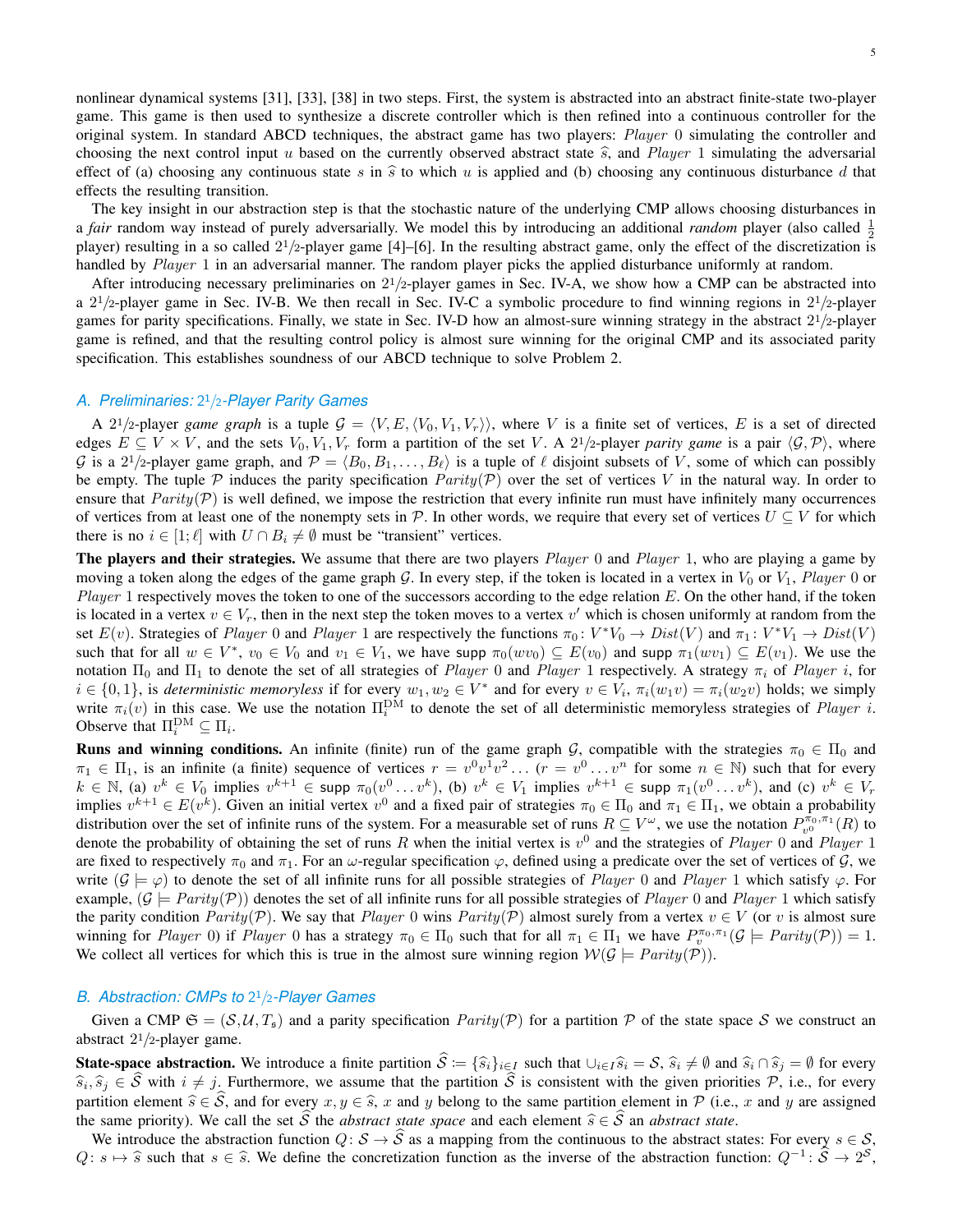$Q^{-1}$ :  $\widehat{s} \mapsto \{s \in S \mid s \in \widehat{s}\}\$ . We generalize the use of Q and  $Q^{-1}$  to sets of states: For every  $U \subseteq S$ ,  $Q(U) = \bigcup_{s \in U} Q(s)$ , and for every  $\hat{U} \subseteq \hat{S}$ ,  $Q^{-1}(\hat{U}) = \bigcup_{\hat{s} \in \hat{U}} Q^{-1}(\hat{s})$ .

Transition abstraction. We also introduce an over- and an under-approximation of the probabilistic transitions of the CMP  $\mathfrak S$ using the non-deterministic abstract transition functions  $\overline{F}$ :  $S \times U \rightarrow 2^S$  and  $\underline{F}$ :  $S \times U \rightarrow 2^S$  with the following properties:

$$
\overline{F}(\widehat{s},u) \supseteq \{ \widehat{s}' \in \widehat{\mathcal{S}} \mid \exists s \in \widehat{s} \cdot T_{\mathfrak{s}}(\widehat{s}' \mid s,u) > 0 \},\tag{8a}
$$

$$
\underline{F}(\widehat{s}, u) \subseteq \{\widehat{s}' \in \widehat{\mathcal{S}} \mid \exists \varepsilon > 0 \,.\,\forall s \in \widehat{s} \,.\,T_{\mathfrak{s}}(\widehat{s}' \mid s, u) \ge \varepsilon\}. \tag{8b}
$$

To understand the need for both  $\overline{F}$  and  $\overline{F}$  and the way they are constructed, consider the following example. Intuitively, given an abstract state  $\hat{s}$  and an input u, the set  $\overline{F}$  over-approximates the set of abstract states reachable by probabilistic transitions from  $\hat{s}$  on input u. On the other hand,  $\hat{F}$  under-approximates those abstract states which can be reached by *every* state in  $\hat{s}$  with probability bounded away from zero.

*Example 4.1:* Consider the two CMPs,  $\mathfrak{S}_A$  and  $\mathfrak{S}_B$ :

$$
\mathfrak{S}_A: \begin{bmatrix} \overbrace{\begin{array}{c} \overbrace{\begin{array}{c} s_1 \end{array}} \end{array}}^{S_2} \overbrace{\begin{array}{c} s_2 \end{array}}^{S_3} \end{bmatrix}, \quad \mathfrak{S}_B: \begin{bmatrix} \overbrace{\begin{array}{c} s_1 \end{array}}^{S_2} \end{bmatrix}, \begin{array}{c} \overbrace{\begin{array}{c} s_2 \end{array}}^{S_3} \end{array}
$$

The circles are concrete states  $s_i$ , the dashed boxes denote abstract states  $\hat{s}_i$ , and the edges denote transitions with positive<br>phobility between concrete states  $s_i$ . Consider the left abstract state  $\hat{s}_i$ . Here, probability between concrete states  $s_i$ . Consider the left abstract state  $\hat{s}_1$ . Here, the adversary decides which concrete state<br>(i.e.,  $s_i$ , or  $s_i$ ) the game is in In both  $\mathfrak{S}_i$ , and  $\mathfrak{S}_i$ , and  $\mathfrak{S}_i$ , (i.e.,  $s_1$  or  $s_2$ ) the game is in. In both  $\mathfrak{S}_A$  and  $\mathfrak{S}_B$ ,  $\overline{F}$  says that both  $\widehat{s}_1$  and  $\widehat{s}_2$  are reachable from  $\widehat{s}_1$ . In  $\mathfrak{S}_A$ ,  $\underline{F}$  contains both  $\hat{s}_1$  and  $\hat{s}_2$ , in  $\mathfrak{S}_B$ ,  $\underline{F}$  is empty. An adversary that plays according to  $\overline{F}$  is too strong: it can keep playing the self loop in  $s_2$ , while the stochastic nature of the CMP ensures that eventually  $s_2$  will transition to  $s_3$ . In order to follow the probabilistic semantics, we must ensure the adversary picks a distribution whose support contains both abstract states.

In  $\mathfrak{S}_B$ , the probabilistic behavior of the two concrete states  $s_1$  and  $s_2$  are very different:  $s_1$  stays in  $\hat{s}_1$  with probability one and  $s_2$  stays in  $\hat{s}_1$  or moves probabilistically to  $\hat{s}_2$ . To ensure correct behavior, we look at possible supports of distributions induced by the dynamics: these are the possible subsets of abstract states between  $\vec{F}$  and  $\vec{F}$ . Here, the game either stays in  $\hat{s}_1$ or (eventually) moves to  $\hat{s}_2$  and, in our reduction, we force the adversary to commit to one of the two options.

The parameter  $\varepsilon$  states that there is a uniform lower bound on transition probabilities for all states in an abstract state. This ensures that, provided  $\hat{s}$  is visited infinitely often and u is applied infinitely often from  $\hat{s}$ , then  $\hat{s}'$  will be reached almost surely from  $\hat{s}$ . In the absence of a uniform lower bound, this property need n from  $\hat{s}$ . In the absence of a uniform lower bound, this property need not hold for infinite state systems; for example, if the probability converges to zero, the probability of escaping  $\hat{s}$  can be strictly less than one.

Algorithmic computation of  $\overline{F}$  and  $\underline{F}$ . While it is difficult to compute  $\overline{F}$  and  $\underline{F}$  in general, they can be approximated for the important subclass of stochastic nonlinear systems with *affine* disturbances

$$
s^{k+1} = f(s^k, u^k) + \varsigma^k, \quad k \in \mathbb{N},
$$

where  $\zeta^0, \zeta^1, \ldots$  are independent and identically distributed random variables from a distribution with a bounded support D, and we assume we are only interested in a compact region  $\hat{S}$  of the state space. In this case, for any abstract state  $\hat{s}$  and any  $u \in U$ , one can compute an approximation  $ReachSet(\hat{s}, u)$  with  $ReachSet(\hat{s}, u) \supseteq \{s' \in S \mid \exists s \in \hat{s} : f(s, u) = s'\}$  using standard techniques [1], [7], [22], Define  $S \subseteq S \cup \hat{S} \cup \mathcal{U}$ ,  $\hat{S} \subseteq S$  and that standard techniques [1], [7], [33]. Define  $S_1, S_2 \colon 2^S \times U \to 2^S$  such that

$$
S_1: (\widehat{s}, u) \mapsto D \oplus \text{ReachSet}(\widehat{s}, u),
$$
  

$$
S_2: (\widehat{s}, u) \mapsto D \ominus (-\text{ReachSet}(\widehat{s}, u)),
$$

where the minus sign  $(-ReachSet(\hat{s}, u))$  is applied to each individual element of  $ReachSet(\hat{s}, u)$  and  $\oplus$  and  $\ominus$  are Minkowski sum and difference, respectively. Using  $S_1$  and  $S_2$ , the functions  $\overline{F}(\cdot, \cdot)$  and  $\underline{F}(\cdot, \cdot)$  can be computed as [30, Thm. 6.1]: (1)  $\widehat{s}' \in \overline{F}(\widehat{s}, u)$  iff either  $S_1(\widehat{s}, u) \subseteq S'$  and  $\widehat{s}' \cap S_1(\widehat{s}, u) \neq \emptyset$  or  $S_1(\widehat{s}, u) \not\subseteq S'$  and  $\widehat{s}'$  is a special sink state; and (2)  $\widehat{s}' \in \underline{F}(\widehat{s}, u)$ <br>iff either  $\lambda(\widehat{s}' \cap S_2(\widehat{s}, u)) > 0$  or  $\lambda(S_2(\widehat{s}, u$ iff either  $\lambda(\hat{s}' \cap S_2(\hat{s}, u)) > 0$  or  $\lambda(S_2(\hat{s}, u) \setminus S') > 0$  and  $\hat{s}'$  is a special sink state, and where  $\lambda(\cdot)$  denotes the Lebesgue measure (generalized volume) of a set.

*Remark 1:* We remark that standard algorithms [7], [33] for computing  $ReachSet(\cdot, \cdot)$ , including the one that is used in our implementation, have the following *monotonicity* property: For every  $\hat{s}, \hat{s}' \in S$  and for every  $u \in \mathcal{U}$ , if  $\hat{s} \subseteq \hat{s}'$  then

$$
ReachSet(\widehat{s}, u) \subseteq ReachSet(\widehat{s}', u).
$$

Monotonicity of  $ReachSet(\cdot, \cdot)$  implies  $\overline{F}(\cdot, \cdot)$  and  $\underline{F}(\cdot, \cdot)$  are monotone: For every  $\widehat{s}, \widehat{s}' \in \mathcal{S}$  and for every  $u \in \mathcal{U}$ , if  $\widehat{s} \subseteq \widehat{s}'$ <br>then then

$$
\overline{F}(\widehat{s},u) \subseteq \overline{F}(\widehat{s}',u) \qquad \text{and} \qquad \underline{F}(\widehat{s},u) \supseteq \underline{F}(\widehat{s}',u). \tag{9}
$$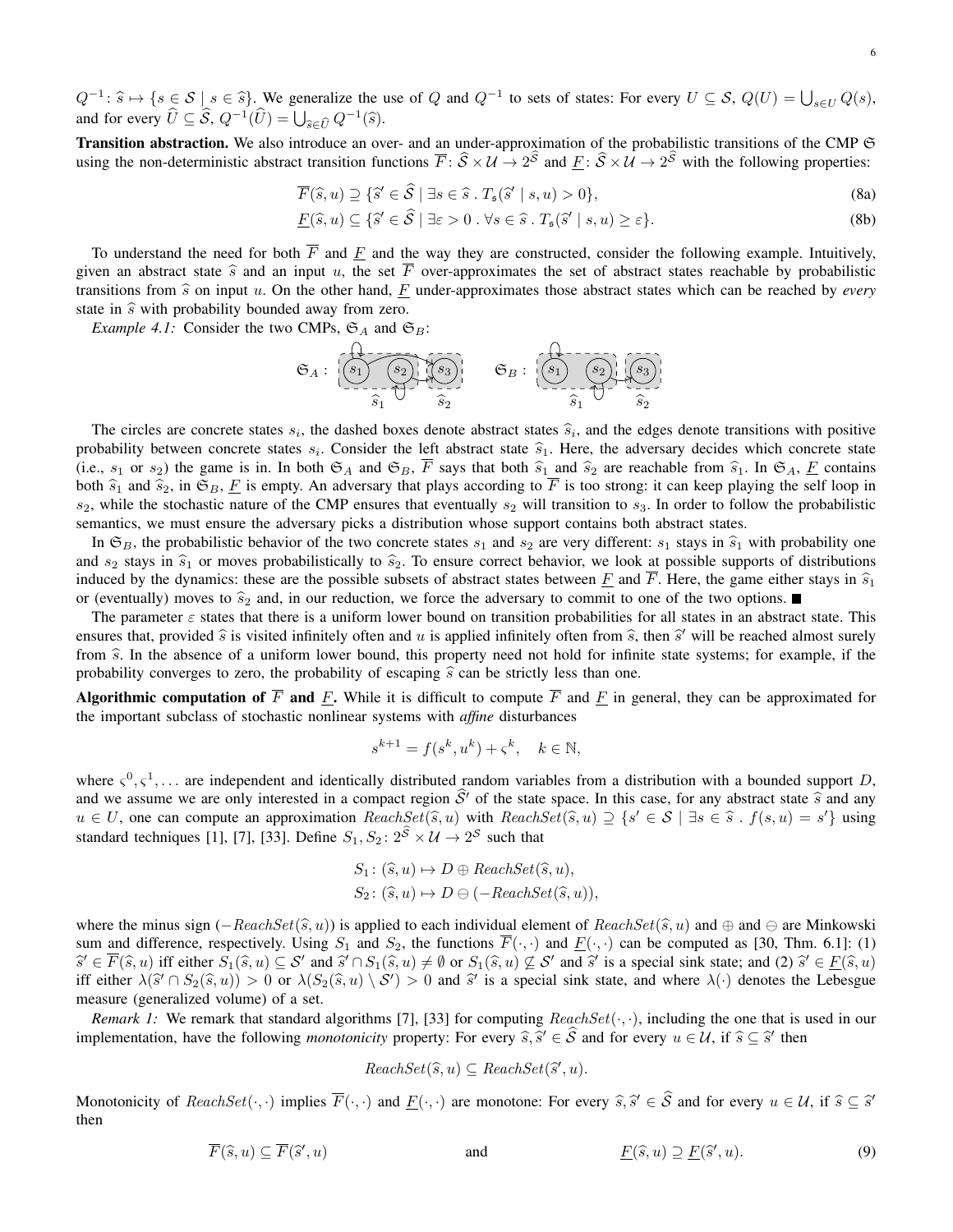

Fig. 1: Illustration of the construction of the abstract  $2\frac{1}{2}$ -player game (right) from a continuous-state CMP (left). The state space of the CMP is discretized into rectangular abstract states  $A_1, \ldots, D_3$ ;  $F(A_2, u) = \{C_2, C_3\}$  (intersecting the green region), and  $\overline{F}(A2, u) = \{C1, C2, C3, C4\}$  (intersecting orange region).  $V_0$ ,  $V_1$  and  $V_r$  are indicated by circle, rectangular and diamond-shaped nodes. Random vertices are dashed.

This property ensures that we get a better (i.e., larger) approximation of the optimal almost sure winning domain WinDom<sup>\*</sup>( $\Im$ ) in problem 2 if we use a finer discretization of the state space during the abstraction step. This observation can be empirically confirmed from the experiments in Sec. VI.

Abstract 2<sup>1</sup>/2-player game graph. Given the abstract state space  $\hat{S}$  and the over and under-approximations of the transition functions  $\overline{F}$  and  $\overline{F}$ , we are ready to construct the abstract 2<sup>1</sup>/2-player game graph induced by a CMP.

*Definition 4.2:* Let  $G$  be a given CMP. Then its induced abstract  $2^1/2$ -player game graph is given by  $G = \langle V, E, \langle V_0, V_1, V_r \rangle \rangle$ such that

- $V_0 = \widehat{S}$  and  $V_1 = \widehat{S} \times U$ ;
- $V_r = \bigcup_{v_1 \in V_1} V_r(v_1)$ , where
	- $V_r(v_1):=\{v_r \subseteq \hat{S} \mid \underline{F}(v_1) \subseteq v_r \subseteq \overline{F}(v_1), 1 \leq |v_r| \leq |\underline{F}(v_1)|+1\};$
- and it holds that
	- for all  $v_0 \in V_0$ ,  $E(v_0) = \{(v_0, u) | u \in \mathcal{U}\}\$
	- $\circ$  for all  $v_1 \in V_1$ ,  $E(v_1) = V_r(v_1)$ , and
	- for all  $v_r \in V_r$ ,  $E(v_r) = \{v_0 \in V_0 \mid v_0 \in v_r\}$ .

Note that  $V_r(v_1)$  contains non-empty subsets of  $\hat{S}$  that includes all the abstract states in  $F(v_1)$  and possibly include only one additional element from  $F(v_1)$ . The construction is illustrated in Fig. 1.

In the reduced game, Player 0 models the controller, Player 1 models the effect of discretization of the state space of  $\mathfrak{S}$ , and the random edges from the states in  $V_r$  model the stochastic nature of the transitions of  $\mathfrak{S}$ . Intuitively, the game graph in Def. 4.2 captures the following interplay which is illustrated in Fig. 1: At every time step, the control policy for  $\mathfrak{S}$  has to choose a control input  $u \in \mathcal{U}$  based on the current vertex  $\hat{s}$  of G. Since the control policy is oblivious to the precise continuous state  $s \in S$  of  $\mathfrak{S}$ , hence u is required to be an optimal choice for *every* continuous state  $s \in \widehat{s}$ . This requirement is materialized by introducing a fictitious adversary (i.e. Player 1) who, given  $\hat{s}$  and u, picks a continuous state  $s \in \hat{s}$  from which the control input u is to be applied. Now, we know that no matter what continuous s is chosen by Player 1,  $T_s(F(\hat{s}, u) \mid s, u) > \varepsilon$ holds for some  $\varepsilon > 0$ . This explains why every successor of the  $(\hat{s}, u) \in V_1$  states contains the set of vertices  $\underline{F}(\hat{s}, u)$ . Moreover, depending on which exact  $s \in \hat{s}$  Player 1 chooses, with positive probability the system might go to some state in  $\overline{F}(\widehat{s}, u) \setminus F(\widehat{s}, u)$ . This is materialized by adding every state in  $\overline{F}(\widehat{s}, u) \setminus F(\widehat{s}, u)$  at a time to the successors of the states in  $V_1$  (see Def. 4.2). Finally, we assume that the successor from every state in  $V_r$  is chosen uniformly at random (indicated by dotted edges in Def. 4.2). Later, it will be evident that the exact probability values are never used for obtaining the almost sure winning region, and so we could have chosen any other probability distribution.

Abstract parity specification. To conclude the abstraction of a given CMP  $\mathfrak{S}$  and its parity specification  $\mathcal{P} = \{B_1, \ldots, B_k\}$ , we have to formally translate the priority sets  $B_i$  defined over subsets of states of the CMP into a partition of the vertices of the abstract  $21/2$ -player game graph G induced by G. To this end, recall that we have assumed that the state space abstraction S respects the priority set  $P$ .

*Definition 4.3:* Let  $\mathfrak{S}$  be a CMP with parity specification  $Parity(\mathcal{P})$  and  $\mathcal G$  the abstract  $2^1/2$ -player game graph induced by S. Then the induced abstract parity specification  $\hat{\mathcal{P}} = {\hat{B}_0, \dots, \hat{B}_\ell}$  is defined such that  $\hat{B}_i = \{v_0 \in V_0 \mid Q^{-1}(v_0) \subseteq B_i\}$  for all  $i \in [0; \ell]$ . We denote the resulting 2<sup>1</sup>/2-player parity game by the tuple  $\langle \mathcal{G}, \mathcal{P} \rangle$ .

We note that the choice of the abstract parity set  $\hat{P}$  does not partition the state space. Indeed, we implicitly assign an "undefined" color "−" to all nodes  $V_1 \cup V_r$ . Thereby, we only interpret the given parity specification over a projection of a run to its player 0 nodes. Formally, a run r over the abstract game graph G starting from a vertex  $s^0 \in V_0$  is of the form:

$$
r = s^{0}, (s^{0}, u^{0}), (\{s^{0,0}, \ldots, s^{0,i_0}\}), s^{1}, (s^{1}, u^{1}), (\{s^{1,0}, \ldots, s^{1,i_1}\}), \ldots
$$

where  $s^k \in \{s^{k,0}, \ldots, s^{k,i_k}\}\$  for all  $k \in \mathbb{N}$ . The projection of the run r to the *Player* 0 states is defined as  $\text{Proj}_{V_0}(r) =$  $s^0, s^1, \dots$  Let  $\varphi$  be an  $\omega$ -regular specification defined using a set of predicates over  $V_0$ . We use the convention that  $(\check{\mathcal{G}} \models \varphi)$ will denote the set of every infinite run r of  $G$ , for any arbitrary pair of strategies of Player 0 and Player 1, such that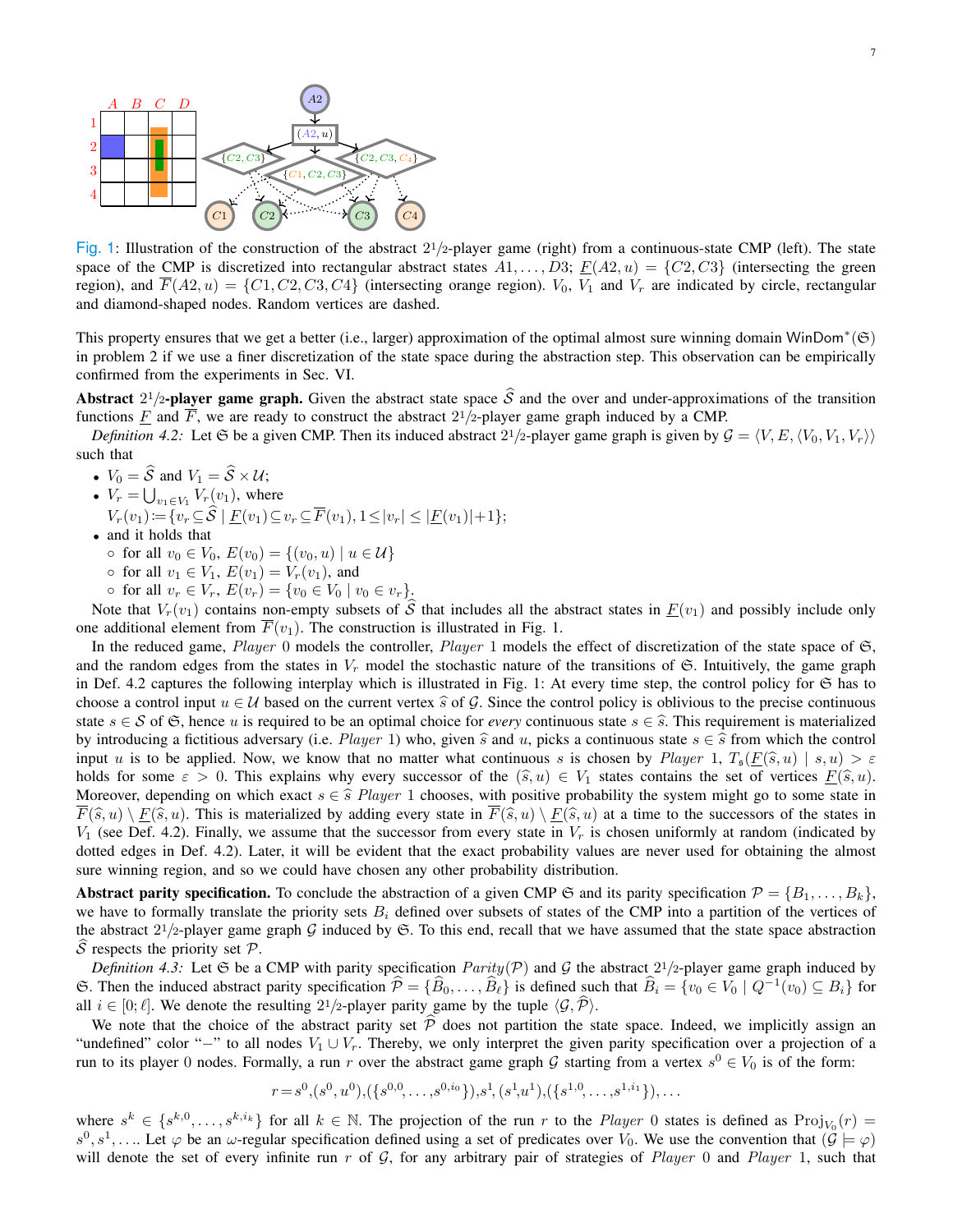Proj $_{V_0}(r)$  satisfies  $\varphi$ . This convention is well-defined because every infinite run of G will have infinitely many occurrences of vertices from  $V_0$  in it: This follows from the strict alternation of the vertices in  $V_0$ ,  $V_1$ , and  $V_r$ , as per Def. 4.2.

## *C. Abstract Controller Synthesis*

Once the 21/2-player parity game  $\langle \mathcal{G}, \hat{\mathcal{P}} \rangle$  is constructed from the CMP  $\mathfrak{S}$  according to Def. 4.2, one can use existing techniques to compute the almost-sure winning states of Player  $0$  along with an associated almost-sure Player  $0$  winning policy  $\rho$  over  $\langle \mathcal{G}, \mathcal{P} \rangle$ . The best-known algorithm is due to Chatterjee, Jurdzinski and Henzinger [5]. It first converts a 2<sup>1</sup>/2-player parity game  $\langle \mathcal{G}, \hat{\mathcal{P}} \rangle$  into a *two-player* parity game and then uses well-known symbolic fixed-point algorithms [13], [28] to solve the latter game. The resulting *Player* 0 winning strategy  $\rho$  for the two-player game is known to be memoryless. Further, the same strategy constitutes a deterministic memoryless almost-sure  $Player\ 0$  winning policy in the original  $2\frac{1}{2}$ -player game [5]. This implies that  $2\frac{1}{2}$ -player parity games are determined (from 2-player games being determined); that is, from every vertex, either Player 0 has a deterministic memoryless strategy to win almost surely, or Player 1 has a deterministic memoryless strategy to win with positive proability bounded away from zero [5, Thm. 2].

#### *D. Controller Refinement*

Now consider that the abstract 2<sup>1</sup>/2-player parity game  $\langle \mathcal{G},\hat{\mathcal{P}}\rangle$  constructed from the CMP  $\mathfrak{S}$  via Def. 4.2 and Def. 4.3 has been solved as discussed in Sec. IV-C. Hence, we know the almost-sure *Player* 0 winning region  $W(G \models \text{Parity}(\widehat{P}))$  and the associated deterministic memoryless almost-sure Player 0 winning policy  $\pi_0 \in \Pi^{DM}$ . Then we refine  $\pi_0$  to a control policy  $\rho \in \Pi$  for the CMP  $\mathfrak{S}$  under parity condition  $Parity(\mathcal{P})$  as follows.

*Definition 4.4:* Let  $\Im$  be a CMP with parity specification  $Parity(\mathcal{P})$  and  $\langle \mathcal{G}, \widehat{\mathcal{P}} \rangle$  its induced finite 2<sup>1</sup>/2-player parity game with deterministic memoryless almost sure *Player* 0 winning strategy  $\pi_0 \in \Pi^{DM}$ . Then the control policy  $\rho \in \Pi$  is called *the refinement of*  $\pi_0$  if and only if for every  $s \in S$ , if  $s \in \hat{s}$  for some  $\hat{s} \in S$ , and if  $\pi_0(\hat{s}) = (\hat{s}, u) \in V_1$  for some  $u \in \mathcal{U}$ , then  $\rho(s) \coloneqq u.$ 

With the completion of this last step of our ABCD method for stochastic nonlinear systems we can finally state our main theorem providing a solution to Problem 2, which we prove in Sec. V.

*Theorem 4.5 (Solution of Problem 2):* Let  $G$  be a CMP and  $Parity(\mathcal{P})$  be a given parity specification. Let  $\langle \mathcal{G}, \hat{\mathcal{P}} \rangle$  be the abstract 2<sup>1</sup>/2-player game defined in Def. 4.2. Suppose, a vertex  $\hat{s} \in V_0$  is almost sure winning for Player 0 in the game  $\langle \mathcal{G}, \mathcal{P} \rangle$ , and  $\pi_0 \in \Pi^{DM}$  is the corresponding *Player* 0 winning strategy. Then the refinement  $\rho$  of  $\pi_0$  ensures that  $\hat{s} \subseteq$  WinDom( $\mathfrak{S}, \rho$ ).

*Remark 2:* An *over*-approximation of the optimal almost sure winning domain WinDom<sup>\*</sup>( $\Im$ ) of  $\Im$  w.r.t. *Parity*( $\mathcal{P}$ ) can be computed via  $\langle G, \mathcal{P} \rangle$  as well. To obtain an *over*-approximation, we solve this abstract game *cooperatively*. That is, we let player Player 0 choose both its own moves and the moves of player  $p_1$  to win almost surely with respect to Parity( $\hat{P}$ ). Then the approximation error of Problem 2 can be upper-bounded as the Lebesgue measure of the set difference of the over- and the under-approximation, as will be done for the experiments in Sec. VI.

#### V. PROOF OF THEOREM 4.5

**Proof outline.** To prove Thm. 4.5, we first decompose both the original and the abstract parity specifications  $Parity(\mathcal{P})$  and *Parity*( $\overline{P}$ ) into a combination of more manageable safety and reachability sub-parts. That is, for every state reachable by a finite run in G, we consider a local safety specification  $\psi_S$  and a local reachability specification  $\psi_R$  defined by

$$
\psi_S := \Box \neg B_i \text{ and } \psi_R := \Diamond \left( \psi_S \vee \bigvee_{j \in_{\text{even}}[i+1,k]} B_j \right).
$$
\n(10)

Intuitively,  $\psi_R$  requires that every time an odd priority—say  $B_i$ —is visited in G, eventually either  $B_i$  should never occur or an even priority  $B_j$  with  $j > i$  should occur, almost surely. Similarly, for the abstract  $2^1/2$ -player parity game  $\langle \mathcal{G}, \hat{\mathcal{P}} \rangle$  we consider the local safety specification  $\psi_S$  and a local reachability specification  $\psi_R$  defined by

$$
\widehat{\psi}_S := \Box \neg \widehat{B}_i \text{ and } \widehat{\psi}_R := \Diamond \left( \widehat{\psi}_S \vee \bigvee_{j \in \text{even}[i+1,k]} \widehat{B}_j \right).
$$
\n(11)

While the above decomposition needs to be established both for  $G$  and for  $\mathfrak{S}$ , the directions of the respective proof differ. For G we show that if  $\psi_R$  holds for a state reachable by a finite run over G, then the original specification  $Parity(\mathcal{P})$  is satisfied by a continuation of the run using the refined policy  $\rho$  (**Step 1**). For G we show that if  $Parity(\mathcal{P})$  is satisfied, then  $\widehat{\psi}_R$  holds for every state visited by a run compatible with the almost-sure winning strategy  $\pi_0$  in  $\langle \mathcal{G}, \widehat{\mathcal{P}} \rangle$  (**Step 2**). Further, we show that satisfaction of  $\psi_S$  (resp.  $\psi_R$ ) in G implies satisfaction of  $\psi_S$  (resp.  $\psi_R$ ) in G (**Step 3-5**). With this, we have all ingredients to prove Thm. 4.5 (Step 6).

**Step 1: Decomposition of**  $Parity(\mathcal{P})$ . We prove a *sufficient* condition for satisfaction of  $Parity(\mathcal{P})$  in  $\mathfrak{S}$  if  $\psi_R$  holds.

*Lemma 5.1*: Let  $\mathfrak G$  be a CMP,  $Parity(\mathcal P)$  be a parity specification,  $s^0 \in \mathcal S$  be a given initial state, and  $\rho$  be a control policy. Suppose the following holds for every finite path  $(s^0, \ldots, s^n) \in S^{n+1}$  of  $\mathfrak{S}$  and every  $i \in_{odd} [1; k]$ :

$$
s^n \in B_i \Rightarrow P_{s^n}^{\rho} (\mathfrak{S} \models \psi_R) = 1. \tag{12}
$$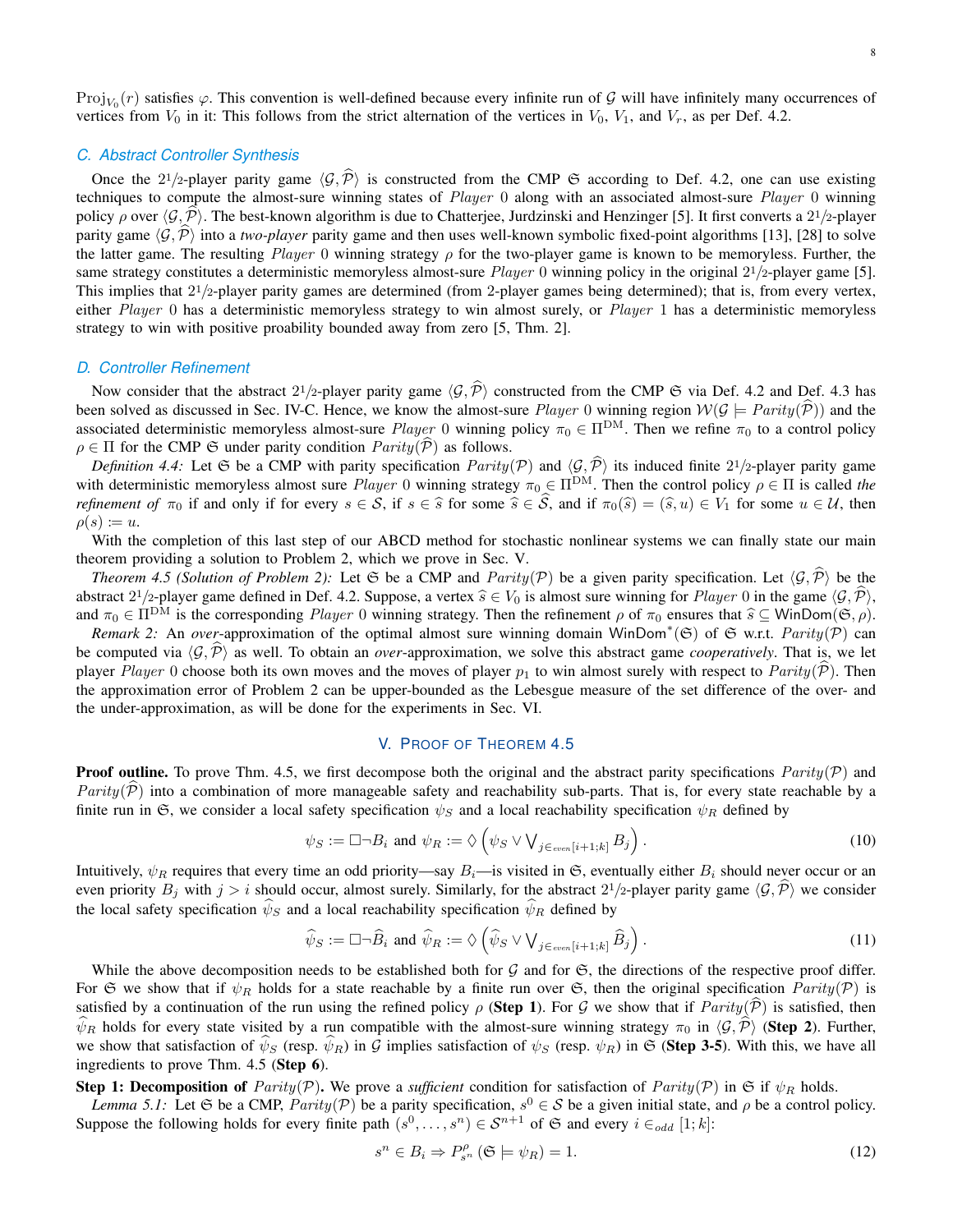Then  $P_{s^0}^{\rho}$  $P_{s^0}^{\rho}(\mathfrak{S} \models \mathit{Parity}(\mathcal{P})) = 1.$ 

*Proof:* [Proof of Lem. 5.1] Define for any arbitrary  $i \in_{odd} [1; k]$  the event  $E_i := (\mathfrak{S} \models \psi_i)$  with the specification  $\psi_i := \left( \Box \Diamond B_i \to \bigvee_{j \in_{even}[i+1;k]} \Box \Diamond B_j \right)$ . We want to show that  $P^{\rho}_{s^{\{c\}}}$  $P_{s^0}^{\rho}(\mathfrak{S} \models \mathit{Parity}(\mathcal{P})) = P_{s^0}^{\rho}$  $S<sub>s</sub><sup>0</sup>$  ( $\bigcap_i E_i$ ) = 1 where  $i \in_{odd} [1; k]$ . We prove this by showing  $P_{\rm g}^{\rho}$  $S^{\rho}_{s^0}(\overline{E_i}) = 0$  for every  $i \in_{odd} [1; k]$ . Once we show this, the result follows according to the standard inequalities:

$$
P_{s^0}^{\rho}(\bigcap_i E_i) = 1 - P_{s^0}^{\rho}(\bigcup_i \overline{E_i}) \ge 1 - \sum_i P_{s^0}^{\rho}(\overline{E_i}) = 1
$$
  
where  $P_{s^0}^{\rho}(\overline{E_i}) = P_{s^0}^{\rho}((\mathfrak{S} \models \Box \Diamond B_i) \cap (\mathfrak{S} \models \wedge_j \Diamond \Box \neg B_j)),$ 

with  $i \in_{odd} [1; k]$  and  $j \in_{even} [i + 1; k]$ . Define the random variable  $\tau$  to be the largest time instance when the trajectory visits one of the sets  $B_j$ . Also define  $\tau' > \tau$  to be the first time instance after  $\tau$  when the trajectory visits  $B_i$  again. Note that for any trajectory satisfying  $\Box \Diamond B_i$  and  $\land_j \Diamond \Box \neg B_j$ , both  $\tau$  and  $\tau'$  are well-defined and bounded. According to the assumption (12), we have

$$
P_{s^0}^{\rho}(\overline{E_i} | \tau' = n, s^0, s^1, \cdots, s^n)
$$
  
=  $P_{s^n}^{\rho} ((\mathfrak{S} \models \Box \Diamond B_i) \cap (\mathfrak{S} \models \land_j \Diamond \Box \neg B_j)) = 0.$ 

By taking the expectation with respect to the condition  $(\tau', s^0, \dots, s^n)$ , we conclude that

$$
P_{s^0}^{\rho}(\overline{E_i}) = \mathbb{E}_{s^0}^{\rho} \left[ P_{s^0}^{\rho}(\overline{E_i} \mid \tau' = n, s^0, s^1, \cdots, s^n) \right] = \mathbb{E}_{s^0}^{\rho} [0] = 0,
$$

i.e.,  $\overline{E_i}$  has a zero probability.

**Step 2: Decomposition of**  $Parity(\mathcal{P})$ . We present a *necessary* condition for satisfaction of  $Parity(\mathcal{P})$  in G if  $\psi_R$  holds.

*Lemma 5.2:* Let  $\langle \mathcal{G}, \mathcal{P} \rangle$  be a 2<sup>1</sup>/2-player parity game, and  $v^0$  be a given vertex of  $\mathcal{G}$ . Suppose  $\pi_0^* \in \Pi_0^{\text{DM}}$  is a *Player* 0 strategy such that  $\inf_{\pi_1 \in \Pi_1} P_{v^0}^{\pi_0^*, \pi_1}$  $v_0^{\pi_0, \pi_1}(\mathcal{G}) = \mathcal{F}$  arity $(\widehat{\mathcal{P}}) = 1$ . Then given every finite path  $v^0 \dots v^n \in V^*$  such that there exists a *Player* 1 strategy  $\pi_1 \in \Pi_1$  with  $P_{v_0}^{\pi_0^*, \pi_1}$  $v_0^{\pi_0, \pi_1}(\mathcal{G} \models v^0 \dots v^n) > 0$ , the following holds for every  $i \in_{odd} [1; k]$ :

$$
v^{n} \in \widehat{B}_{i} \Rightarrow \inf_{\pi_{1} \in \Pi_{1}} P_{v^{n}}^{\pi_{0}^{*}, \pi_{1}} \left( \mathcal{G} \models \Diamond \widehat{\psi}_{R} \right) = 1.
$$
\n(13)

The only new factor in Eq. (13) is the presence of the adversarial effect of the *Player* 1 strategies.

*Proof:* It follows from the definition of the parity specification in (2) that a vertex  $v^0 \in V$  is almost sure winning using the strategy  $\pi_0^*$  if the following condition is fulfilled:

$$
\inf_{\pi_1 \in \Pi_1} P_{v^0}^{\pi_0^*, \pi_1} \left( \mathcal{G} \models \bigwedge_{i \in_{\text{odd}}[1;k]} \Box \left( \widehat{B}_i \Rightarrow \Diamond \psi_R \right) \right) = 1. \tag{14}
$$

From the semantics of LTL,  $(14)$  implies:

$$
\inf_{\pi_1 \in \Pi_1} P_{v_0}^{\pi_0^*, \pi_1} \left( \mathcal{G} \models \bigwedge_i \forall m \in \mathbb{N} \ . \ (v^m \in \widehat{B}_i) \Rightarrow \Diamond \widehat{\psi}_R \right) = 1,\tag{15}
$$

with  $i \in_{odd} [1; k]$ . We show that (15) implies for every finite run  $v^0 \dots v^n \in V^*$ , occurring with a positive probability  $p_1 > 0$  for some strategy of *Player* 1, (13) holds. Suppose, for contradiction's sake, there exists some  $i \in_{odd} [1; k]$  such that  $v^n \in \widehat{B}_i$  and (13) does not hold, i.e.,  $\inf_{\pi_1 \in \Pi_1} P_{v^n}^{\pi_0^*, \pi_1} \left( \mathcal{G} \models \Diamond \widehat{\psi}_R \right) < 1$ , implying existence of some  $0 < p_2 \leq 1$ with  $\sup_{\pi_1 \in \Pi_1} P_{v_n}^{\pi_0^*, \pi_1} (\mathcal{G} \not\models \Diamond \widehat{\psi}_R) = p_2$ . This results in satisfaction of the parity specification with a probability of *at most*  $(1 - p_1 \cdot p_2) < 1$ , contradicting (15). П

**Step 3: Refinement of**  $\hat{\psi}_S$  to  $\psi_S$ . We show that almost sure safety with respect to a given set U in G implies the same with respect to the set  $Q^{-1}(U)$  in G; this will later be used to infer  $\hat{\psi}_S \Rightarrow \psi_S$ .

*Proposition 5.3:* Let  $\mathfrak G$  be a CMP and  $\mathcal G$  be a finite 2<sup>1</sup>/2-player game graph as defined in Def. 4.2. Suppose  $U \subseteq V_0$  is a given set of vertices of G, and assume that there is a *Player* 0 vertex  $v \in U$  for which there is a strategy  $\pi_0 \in \Pi_0^{\rm DM}$  of Player 0 such that  $\inf_{\pi_1 \in \Pi_1} P_v^{\pi_0, \pi_1}(\mathcal{G} \models \Box U) = 1$ . Then the refinement  $\rho \in \Pi$  of  $\pi_0$  ensures that for every state  $s \in v$ ,  $P_s^{\rho}(\mathfrak{S} \models \Box Q^{-1}(U)) = 1.$ 

*Proof:* It is known that for safety properties, almost sure satisfaction coincides with sure satisfaction, i.e.,  $\inf_{\pi_1 \in \Pi_1} P_v^{\pi_0, \pi_1}(\mathcal{G} \models \Box U) = 1$  if and only if for every strategy  $\pi_1 \in \Pi_1$ , every infinite run of  $\mathcal G$  stays inside U at all time [10]. In other words, there must be a controlled invariant set W inside U for the strategy  $\pi_0$ , and  $v \in W$ . This controlled invariant set can be obtained by considering the 2-player game, obtained from  $G$  by removing all the random vertices, and redirecting the outgoing transitions of a given *Player* 1 vertex  $v' \in V_1$  to the *Player* 0 vertices within the set  $F(v', \pi_0(v')) \subseteq V_0$ . Since  $F(v', \pi_0(v'))$  overapproximates the set of all the continuous states reachable from v' using the input  $\pi_0(v')$ , hence if *Player* 0 can fulfill  $\Box U$  using the strategy  $\pi_0(v')$ , then  $\rho$  can fulfill  $\Box Q^{-1}(U)$  from every state  $s \in v'$  in  $\Im$ . (This follows from the standard arguments in abstraction-based control using over-approximation based abstractions [33].)

**Step 4: Refinement of**  $\psi_R$  to  $\psi_R$ . We show that almost sure reachability with respect to a given set U in G implies the same with respect to the set  $Q^{-1}(U)$  in G; this will be used to infer  $\hat{\psi}_R \Rightarrow \psi_R$ .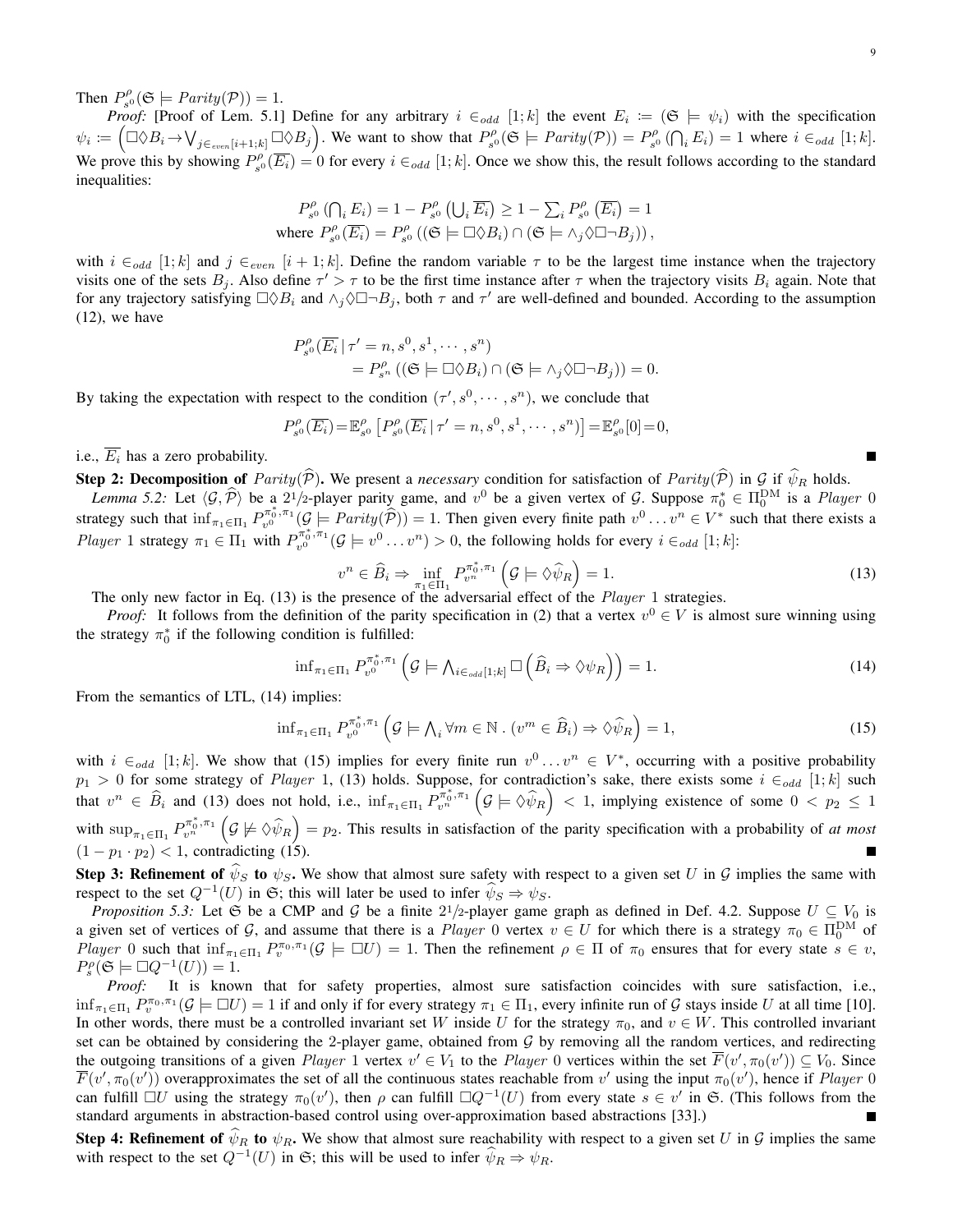Let G be a CMP. Let us consider a reachability specification  $\Diamond U$ , for a set  $U \subseteq V_0$ , in the game G defined in Def. 4.2. Suppose  $\pi_0 \in \Pi_0^{\text{DM}}$  is some strategy of *Player* 0.

We introduce a ranking function  $r: V_0 \to \mathbb{N} \cup \{\infty\}$  as a certificate for almost sure satisfaction of the specification  $\Diamond U$ . The ranking function  $r$  is defined inductively as follows:

$$
r(v) = \begin{cases} 0 & v \in U, \\ \infty & \inf_{\pi_1 \in \Pi_1} P_v^{\pi_0, \pi_1}(\mathcal{G} \models \Diamond U) < 1, \\ i + 1 & \min\{n \in \mathbb{N} | \inf_{\pi_1 \in \Pi_1} P_v^{\pi_0, \pi_1}(\mathcal{G} \models \bigcirc r^{-1}(n)) > 0\} \\ & = i \wedge \inf_{\pi_1 \in \Pi_1} P_v^{\pi_0, \pi_1}(\mathcal{G} \not\models \bigcirc r^{-1}(\infty)) = 1. \end{cases}
$$
(16)

Note that every vertex  $v \in V$  gets a rank: If  $r(v) \neq \infty$ , then  $\inf_{\pi_1 \in \Pi_1} P_v^{\pi_0, \pi_1}(\mathcal{G} \models \Diamond U) = 1$  by definition of r. In this case, there must exist some path to U, i.e.,  $\inf_{\pi_1 \in \Pi_1} P_v^{\pi_0, \pi_1}(\mathcal{G} \not\models \bigcirc r^{-1}(\infty)) = 1$  must be true, and moreover  $\inf_{\pi_1 \in \Pi_1} P_v^{\pi_0, \pi_1}(\mathcal{G} \not\models \bigcirc r^{-1}(\infty))$  $\bigcirc r^{-1}(n)$  > 0 will be true for some *n*. Thus,  $r(v) = n + 1$ .

From the ranking function  $r(\cdot)$  defined in (16), it is clear that  $\inf_{\pi_1 \in \Pi_1} P_{\underline{v}}^{\pi_0, \pi_1}(\mathcal{G} \models \Diamond U) = 1$  implies  $r(v) \neq \infty$ . We first identify some local structural properties of the abstract transition functions  $\overline{F}$  and  $F$  evaluated on some abstract states with finite ranking.

*Lemma 5.4:* Suppose  $\pi_0 \in \Pi_0^{\text{DM}}$  is some strategy of *Player* 0. For every  $v \in V_0$  with  $r(v) = i \neq \infty$ ,  $i > 0$ , both  $\overline{F}(v, \pi_0(v)) \cap r^{-1}(\infty) = \emptyset$  and either of the following holds:

- 1)  $\underline{F}(v, \pi_0(v)) \cap r^{-1}(i-1) \neq \emptyset$ , or
- 2)  $\underline{F}(v, \pi_0(v)) = \emptyset$  and  $\overline{F}(v, \pi_0(v)) \subseteq r^{-1}(i 1)$ .

*Proof:* Firstly,  $\overline{F}(v, \pi_0(v)) \cap r^{-1}(\infty) = \emptyset$  should always hold as otherwise *Player* 1 would have a strategy to reach a state in  $r^{-1}(\infty)$  with nonzero probability in the next step.

Suppose (2) does not hold, implying either (a)  $\underline{F}(v, \pi_0(v)) \neq \emptyset$ , or (b) the existence of a vertex  $v' \in F(v, \pi_0(v))$  with  $r(v') \neq i-1$ . Then  $\underline{F}(v, \pi_0(v)) \cap r^{-1}(i-1) \neq \emptyset$  must hold, as otherwise, for case (a) and (b) Player 1 would have strategies  $\pi_1$  with  $\pi_1(v, \pi_0(v)) = (\underline{F}(v, \pi_0(v)))$  and  $\pi_1(v, \pi_0(v)) = (\underline{F}(v, \pi_0(v)) \cup \{v'\})$  respectively, such that  $P_v^{\pi_0, \pi_1}(\mathcal{G} \models$  $\bigcirc r^{-1}(i-1)) = 0.$ 

On the other hand, suppose (1) does not hold. Then  $F(v, \pi_0(v)) = \emptyset$  must be true, as otherwise Player 1 would have a strategy  $\pi_1$  with  $\pi_1(v, \pi_0(v)) = (\underline{F}(v, \pi_0(v)))$  such that  $P_v^{\pi_0, \pi_1}(\underline{\mathcal{G}} \models \bigcirc r^{-1}(i-1)) = 0$ . Moreover,  $\overline{F}(v, \pi_0(v)) \subseteq r^{-1}(i-1)$ must also be true, as otherwise there would exist a vertex  $v' \in \overline{F}(v, \pi_0(v))$  with  $r(v') \neq i - 1$ , and *Player* 1 would have a strategy  $\pi_1$  with  $\pi_1(v, \pi_0(v)) = (\underline{F}(v, \pi_0(v)) \cup \{v'\}) = (\{v'\})$  such that  $P_v^{\pi_0, \pi_1}(\mathcal{G} \models \bigcirc r^{-1}(i-1)) = 0$ .

The following lemma establishes soundness of the reduction with respect to reachability specifications.

*Proposition 5.5:* Let  $\mathfrak{S}$  be a CMP and  $\mathcal{G}$  be a finite  $2^{1}/2$ -player game graph as defined in Def. 4.2. Suppose there is a Player 0 vertex  $v \in V_0$  in G and a set of vertices  $U \subseteq V_0$  for which there is a strategy  $\pi_0 \in \Pi_0^{\text{DM}}$  of Player 0 such that  $\inf_{\pi_1 \in \Pi_1} P_v^{\pi_0, \pi_1}(\mathcal{G} \models \Diamond U) = 1$ . Then the refinement  $\rho \in \Pi$  of  $\pi_0$  ensures that for every state  $s \in v$ ,  $P_s^{\rho}(\mathfrak{S} \models \Diamond Q^{-1}(U)) = 1$ .

*Proof:* It follows from the definition of the ranking function in (16) that the set of almost sure winning vertices for the specification  $\Diamond U$  is given by all the vertices with finite rank. We show that for every vertex v with a finite rank, the refinement  $\rho \in \Pi$  of  $\pi_0$  ensures that from every state  $s \in v$ ,  $P_s^{\rho}(\mathfrak{S} \models \Diamond Q^{-1}(U)) = 1$ .

First, trajectories starting from any state  $s \in v$  with  $r(v) \neq \infty$  never go to the region  $Q^{-1}(r^{-1}(\infty))$ . This follows from the identity  $\overline{F}(v, \pi_0(v)) \cap r^{-1}(\infty) = \emptyset$  in Lem. 5.4 and because  $\overline{F}(v, \pi_0(v))$  is an overapproximation of the one step reachable set from the states within vertex v. Hence, every infinite trajectory of  $\mathfrak S$  starting from s will visit the states in  $\mathcal S \setminus Q^{-1}(r^{-1}(\infty))$ infinitely often.

The rest of the proof shows that if a trajectory visits the states  $S \setminus Q^{-1}(r^{-1}(\infty) \cup r^{-1}(0))$  infinitely often, then the trajectory will almost surely satisfy  $\Diamond Q^{-1}(r^{-1}(0)) = \Diamond Q^{-1}(U)$ . The is by induction over the largest rank assigned by r. For the base case, let the largest rank assigned by r be 2. We show that every state  $s \in S$  starting from inside a vertex v with  $r(v) = 1$  or  $r(v) = 2$  will almost surely reach  $Q^{-1}(U)$ , i.e.,  $P_s^{\rho}(\mathfrak{S} \models \Box Q^{-1}(r^{-1}(1) \cup r^{-1}(2))) = 0$ . Note that the events  $\{\Diamond \Box Q^{-1}(r^{-1}(2))\}$  and  $\{\Box \Diamond Q^{-1}(r^{-1}(1))\}$  form a partition of the event of  $\{\Box Q^{-1}(r^{-1}(1) \cup r^{-1}(2))\}$ . Therefore,

$$
P_s^{\rho}(\mathfrak{S} \models \Box Q^{-1}(r^{-1}(1) \cup r^{-1}(2)))
$$
  
=  $P_s^{\rho}(\mathfrak{S} \models \Box Q^{-1}(r^{-1}(1) \cup r^{-1}(2)) \land \Diamond \Box Q^{-1}(r^{-1}(2)))$   
+  $P_s^{\rho}(\mathfrak{S} \models \Box Q^{-1}(r^{-1}(1) \cup r^{-1}(2)) \land \Box \Diamond Q^{-1}(r^{-1}(1))).$ 

The first term is upper bounded by  $P_s^{\rho}(\mathfrak{S} \models \Diamond \Box Q^{-1}(r^{-1}(2)))$  which is zero, because  $P_s^{\rho}(\mathfrak{S} \models \Box Q^{-1}(r^{-1}(2))) = \prod_{n=1}^{\infty} (1 \varepsilon$ )<sup>n</sup> = 0. The second term is also zero because the event requires the number of transitions from  $Q^{-1}(r^{-1}(1))$  to be infinite.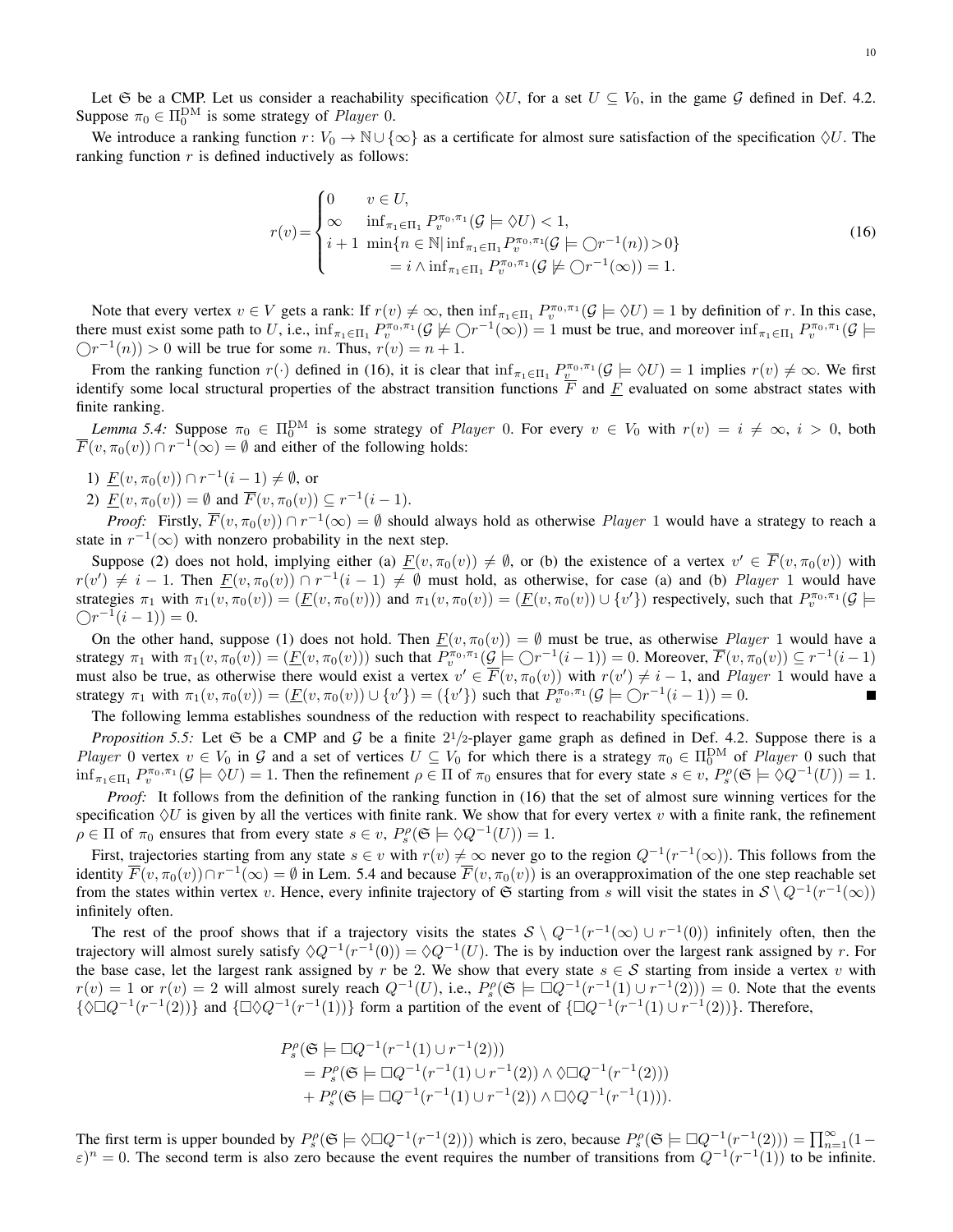To see this, let  $i_n = (i_0, i_1, \ldots, i_n)$  be the first  $(n + 1)$  time instances that a trajectory visits  $Q^{-1}(r^{-1}(1))$ . Then,

$$
P_s^{\rho}(\mathfrak{S} \models \Box Q^{-1}(r^{-1}(1) \cup r^{-1}(2)) \land \Box \Diamond Q^{-1}(r^{-1}(1))) =
$$
  
\n
$$
\sum_{i_n} P_s^{\rho}(\mathfrak{S} \models \Box Q^{-1}(r^{-1}(1) \cup r^{-1}(2)) \land \Box \Diamond Q^{-1}(r^{-1}(1)) | i_n) P_s^{\rho} (i_n)
$$
  
\n
$$
\leq \sum_{i_n} (1 - \varepsilon)^n P_s^{\rho} (i_n) = (1 - \varepsilon)^n.
$$

The last inequality is due to either Cond. (1) or Cond. (2) of Lem. 5.4 applied to the vertices in  $v \in r^{-1}(1)$ . Note that this inequality holds for any  $n$ . By taking the limit when  $n$  goes to infinity, we have that this second term is also zero. Hence the base case is established.

For the induction hypothesis, assume that the claim holds when the maximum rank assigned by the function r is i. Then for the induction step, i.e., when the maximum rank is  $i + 1$ , we can follow same argument, as we did for the states with rank 2 in the base case, to show that every infinite trajectory inside  $S \setminus Q^{-1}(r^{-1}(\infty) \cup r^{-1}(0))$  will never get trapped inside  $Q^{-1}(r^{-1}(i+1))$ , which will mean that the trajectory will visit the states in  $S \setminus Q^{-1}(r^{-1}(\infty) \cup r^{-1}(0) \cup r^{-1}(i+1))$  infinitely often. Then it follows from the induction hypothesis that the trajectories will reach  $Q^{-1}(U)$  almost surely.

Step 5: Refinement of runs. We show that every finite path in  $\mathfrak{S}$  can be mapped to a positive probability finite run in  $\mathcal{G}$ ; this will be used establish a bridge from the universal quantification over finite paths in  $\mathfrak S$  to the universal quantification over finite runs in  $G$ .

*Lemma 5.6:* Let G be a CMP, G be the abstract game graph as defined in Def. 4.2,  $\pi_0 \in \Pi_0^{\text{DM}}$  be an arbitrary *Player* 0 strategy in the game G, and  $s \in S$  be a state of G. Suppose  $\rho \in \Pi$  is the refinement of  $\pi_0$ . Then for every finite trajectory  $s^0 \dots s^n \in S^*$  of  $\mathfrak S$  in the support of the distribution  $\tilde P^{\rho}_{s^0}$  $\sum_{s=0}^{\infty}$ , there exists a *Player* 1 strategy  $\pi_1 \in \Pi_1$  such that  $P_{\tilde{s}}^{\pi_0, \pi_1}(\mathcal{G})$  $\hat{s}^0 \dots \hat{s}^n$  > 0, where  $\hat{s}^i = Q(s^i)$  for every  $i \in [0; n]$ .<br>**Proof:** The initial state  $s^0 \in \hat{s}^0$  and for every (

*Proof:* The initial state  $s^0 \in \tilde{s}^0$ , and for every  $0 \le i < n$ , from the definition of  $\overline{F}$  it follows that  $\hat{s}^{i+1} \in \overline{F}(\tilde{s}^i, \pi_0(\tilde{s}^i))$ .<br>from every *Player* 1 vertex  $(\hat{s}^i, \pi_0(\tilde{s}^i))$ , there is a su , and for every  $0 \le i < n$ , from the definition of F it follows that  $\hat{s}^{i+1} \in F(\hat{s}^i, \pi_0(\hat{s}^i))$  there is a successor vertex in V, whose successor is  $\hat{s}^{i+1}$ . Hence, for ev Thus, from every *Player* 1 vertex  $(\hat{s}^i, \pi_0(\hat{s}^i))$ , there is a successor vertex in  $V_r$  whose successor is  $\hat{s}^{i+1}$ . Hence, for every  $0 \le i \le n$  there is some move of *Player* 1 which causes a transition to  $\hat{s}^{i$  $0 \leq i < n$ , there is some move of *Player* 1 which causes a transition to  $\hat{s}^{i+1}$  with some positive probability  $p^i$ . Then  $P^{\pi_0, \pi_1}(G \models \hat{s}^0 \quad \hat{s}^n) = \prod^{n-1} p^i > 0$  $P_{\hat{s}^0}^{\pi_0, \pi_1}(\mathcal{G} \models \hat{s}^0 \dots \hat{s}^n) = \prod_{i=0}^{n-1} p^i > 0.$ 

Step 6: The final assembly of the proof. Finally, we finish the proof of Thm. 4.5 by stitching everything together. It is known that memoryless strategies suffice for winning almost surely in 2<sup>1</sup>/2-player parity games [45]. Let  $\pi_0^* \in \Pi_0^{\text{DM}}$  be the witness strategy of Player 0 to almost surely win from the vertex  $\hat{s}^*$  in the game  $\langle \mathcal{G}, \mathcal{P} \rangle$ , and  $\rho^*$  be the refinement of  $\pi_0^*$ . We claim that  $\hat{s}^* \subset \text{MinDom}(\mathfrak{S} \mid a^*)$ that  $\widehat{s}^* \subseteq \text{WinDom}(\mathfrak{S}, \rho^*).$ <br>We will show that for  $\mathfrak{m}$ 

We will show that for *every* finite path of  $\mathfrak{S}$  starting within  $\hat{s}^*$  and ending in some odd priority state  $B_i$ , eventually either will not be visited any more or a state of bigher even color will be visited. T  $B_i$  will not be visited any more, or a state of higher even color will be visited. Then the claim will follow from Lem. 5.1. We know from Lem. 5.6 that existence of a finite path  $s^0 \dots s^n$  of  $\mathfrak{S}$  implies existence of an abstract run  $\hat{s}^0 \dots \hat{s}^n$  such that  $P^{\pi_0, \pi_1}(G \models \hat{s}^0 \quad \hat{s}^n) > 0$ . Moreover, due to the priority preserving pa  $\sup_{\pi_1 \in \Pi_1} P_{\tilde{s}}^{\pi_0, \pi_1} (\mathcal{G} \models \hat{s}^0 \dots \hat{s}^n) > 0$ . Moreover, due to the priority preserving partitions we have  $\hat{s}^n \in \widehat{B}_i$ , where i is odd.<br>Since  $\pi^*$  is an almost sure winning strategy hence, by using Since  $\pi_0^*$  is an almost sure winning strategy, hence, by using Lem. 5.2, we know that the following holds:

$$
\inf_{\pi_1 \in \Pi_1} P_{\widehat{s}^n}^{\pi_0^*, \pi_1} \left( \mathcal{G} \models \Diamond \left( \Box \neg \widehat{B}_i \vee \bigcup_{j \in_{even}[i+1; k]} \widehat{B}_j \right) \right) = 1. \tag{17}
$$

From Prop. 5.3, we know that the set of abstract states from which the specification  $\Box \neg \widehat{B}_i$  is satisfied (almost) surely using the strategy  $\pi_0^*$  are also the set of continuous states from which the specification  $\Box \neg B_i$  is satisfied almost surely using the controller  $\rho^*$ . Together with Prop. 5.5 and Lem. 5.1, we can infer Thm. 4.5 from (17).

### VI. NUMERICAL EXAMPLE

We consider the controller synthesis problems for a two-dimensional stochastic bistable switch with a couple of different parity specifications; the examples have been adopted, mutatis mutandis, from the work of Dutreix et al. [12]. The dynamics of the system is modeled by the following difference equations:

$$
s_1^{k+1} = s_1^k + \left(-a \cdot s_1^k + s_2^k\right) \cdot \tau + u_1^k + \varsigma_1^k \tag{18}
$$

$$
s_2^{k+1} = s_2^k + \left(\frac{\left(s_1^k\right)^2}{\left(s_1^k\right)^2 + 1} - b \cdot s_2^k\right) \cdot \tau + u_2^k + \varsigma_2^k,\tag{19}
$$

where  $s_1, s_2$  are the state variables,  $u_1, u_2$  are the control inputs,  $a, b$  are constant parameters,  $\tau$  is the sampling time, and  $\varsigma_1, \varsigma_2$  are stochastic noises. We assume that the domain of the state variables is  $[0.0, 4.0] \times [0.0, 4.0]$ , and we saturate the state trajectories at the boundary of the domain. We consider a finite set of values for both of the control inputs: for every  $k, u_1^k, u_2^k \in \{-0.05, 0.0, 0.05\}$ . The values of the constants are given by:  $a = 1.3$ ,  $b = 0.25$ , and  $\tau = 0.05$ . Finally, we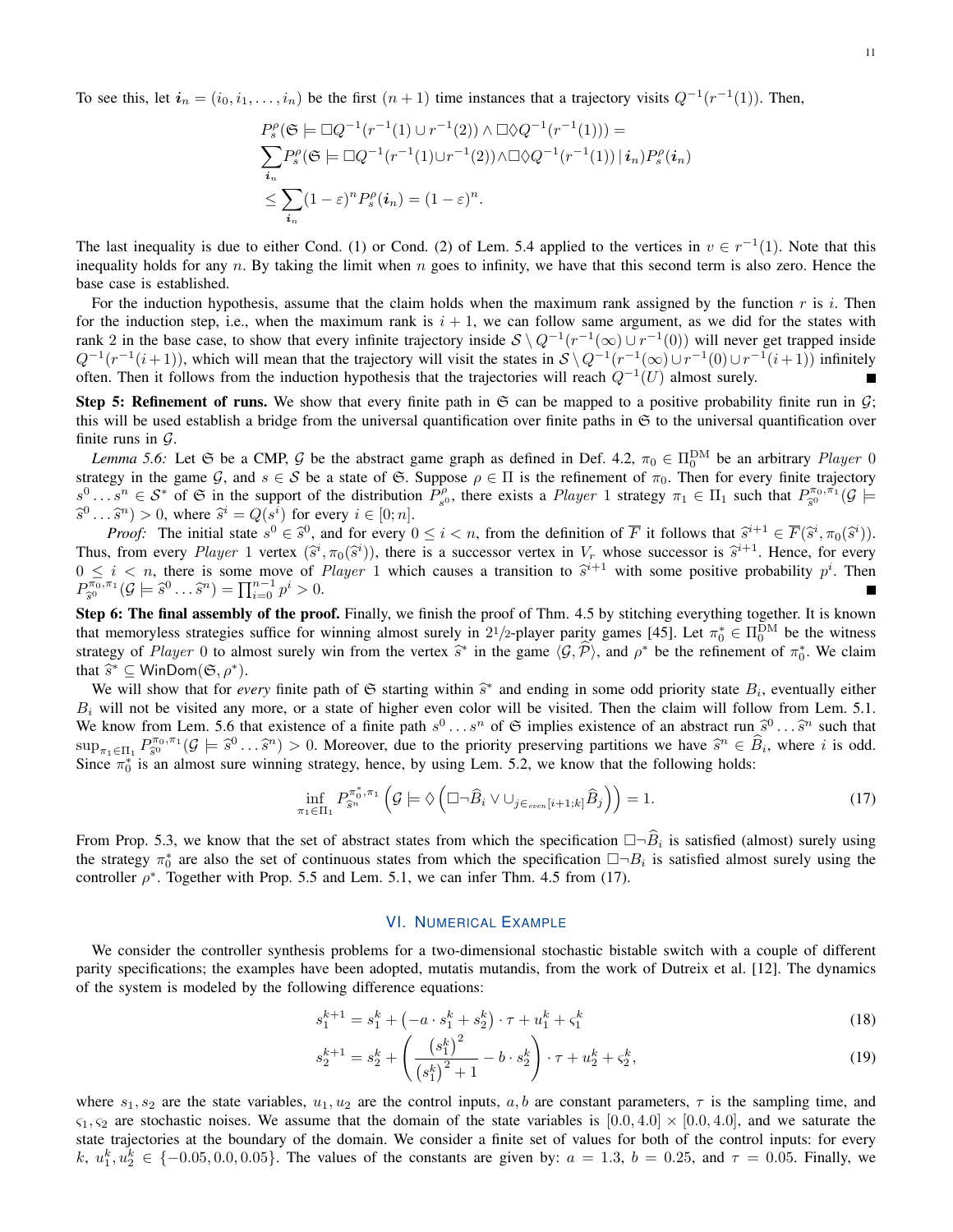assume that the stochastic noise samples  $(\zeta_1^k, \zeta_2^k)$  are drawn from a piecewise continuous density function with the support  $D = [-0.4, -0.2] \times [-0.4, -0.2]$ <sup>1</sup>

Let  $A, B, C, D$  be sets of states, as shown in Fig. 2a. We are interested in synthesizing the almost sure winning controllers for the above system for the following two LTL specifications:

$$
\varphi_1 := \Box ((\neg A \land \bigcirc A) \to (\bigcirc \bigcirc A \land \bigcirc \bigcirc \bigcirc A)),
$$
  

$$
\varphi_2 := (\Box \Diamond B \to \Diamond C) \land (\Diamond D \to \Box \neg C).
$$

The specifications  $\varphi_1$  and  $\varphi_2$  can be represented using the parity automata <sup>2</sup> shown in Fig. 2b and 2c. Firstly, for each of the two specifications, we compute a product with the system model. Secondly, we apply the algorithm from Sec. IV on the product system to solve the synthesis problem. Both of these steps have been implemented on the open-source tool Mascot-SDS [30]. By symbolically encoding the abstract  $2\frac{1}{2}$ -player game using BDD-s, and by using sophisticated acceleration techniques for solving symbolic fixpoint algorithms from the literature [28], [32], we achieve significant improvement in performance, in comparison with the implementation of the enumerative algorithm of Dutreix et al. [12] in the tool called StochasticSynthesis.<sup>3</sup>

The tool StochasticSynthesis has a couple of additional features compared to our implementation in Mascot-SDS. Firstly, it performs an adaptive abstraction refinement procedure for achieving better computational efficiency over uniform abstractions. This is an orthogonal optimization tool that is known to be effective in discretization-based approaches for controller synthesis [14], [20], [31], [35], and we expect that our uniform abstraction-based synthesis procedure will benefit further from this in the future. Secondly, StochasticSynthesis also addresses the quantitative aspect of the synthesis problem, which is to maximize the probability of satisfying the given specification. In all our experiments, we disabled this second feature of StochasticSynthesis, since the quantitative part is not the main algorithmic contribution of our paper.

We performed all the experiments on a Macbook Pro (2015) laptop equipped with a 2.7 GHz Intel Core i5 processor and a 16 GB RAM.

We performed two sets of experiments to compare the performance of Mascot-SDS and StochasticSynthesis, one with the adaptive refinement feature of StochasticSynthesis disabled and one with the same enabled. The results have been summarized in Tab. I, Fig. 3, and Fig. 4. All the experiments empirically show that the approximation error reduces with finer discretization, as already mentioned in Rem. 2. We highlight the other main findings in the following: (A) When the abstraction-refinement feature of StochasticSynthesis was disabled, Mascot-SDS outperformed StochasticSynthesis by a large margin. In fact, for some levels of discretization, StochasticSynthesis crashed due to memory limitation, whereas Mascot-SDS consumed quite manageable amount of memory and synthesized controllers within reasonable amount of time. (B) Even when the abstractionrefinement feature of StochasticSynthesis was enabled, for achieving the same level of approximation error, Mascot-SDS was significantly faster for  $\varphi_1$  and was competitive for  $\varphi_2$ , and consumed much less memory for both  $\varphi_1$  and  $\varphi_2$ : For  $\varphi_1$ , at one point Mascot-SDS was more than 150 times faster and consumed around 150 times lesser memory. These findings demonstrate the superior capabilities of our symbolic solution approach, which can be potentially further improved by using adaptive refinement techniques.

## VII. APPENDIX

## *A. Proof of Statements*

*Proof:* [Proof of Thm. 3.2] By the definition of the winning set, we already know that  $P_s^{\rho}(\mathfrak{S} \models \text{Parity}(\mathcal{P})) = 1$  for all  $s \in \text{WinDom}(\mathfrak{S}, \rho)$ . Take any  $s \notin W := \text{WinDom}(\mathfrak{S}, \rho)$ . Define  $\tau$  to be the first time step when the path visits the set W. Note that  $\tau$  is a random variable taking values in  $\mathbb{N} \cup \{\infty\}$ . We use the law of total probability by making the event

commit nr.: 888b9dcf67369a732b8c225d790bd3343e4442e5

<sup>&</sup>lt;sup>1</sup>Dutreix et al. [12] considered the density function to be given by truncated Gaussian distribution with support  $D$ . In our work, we disregard the shape of the distribution because we restrict the focus to only the qualitative satisfaction of the specification.

<sup>&</sup>lt;sup>2</sup>Dutreix et al. [12] modeled  $\varphi_1$  and  $\varphi_2$  using Rabin automata, and we transformed them into (language-) equivalent parity automata to match our setup. <sup>3</sup>Repository: https://github.com/gtfactslab/

StochasticSynthesis,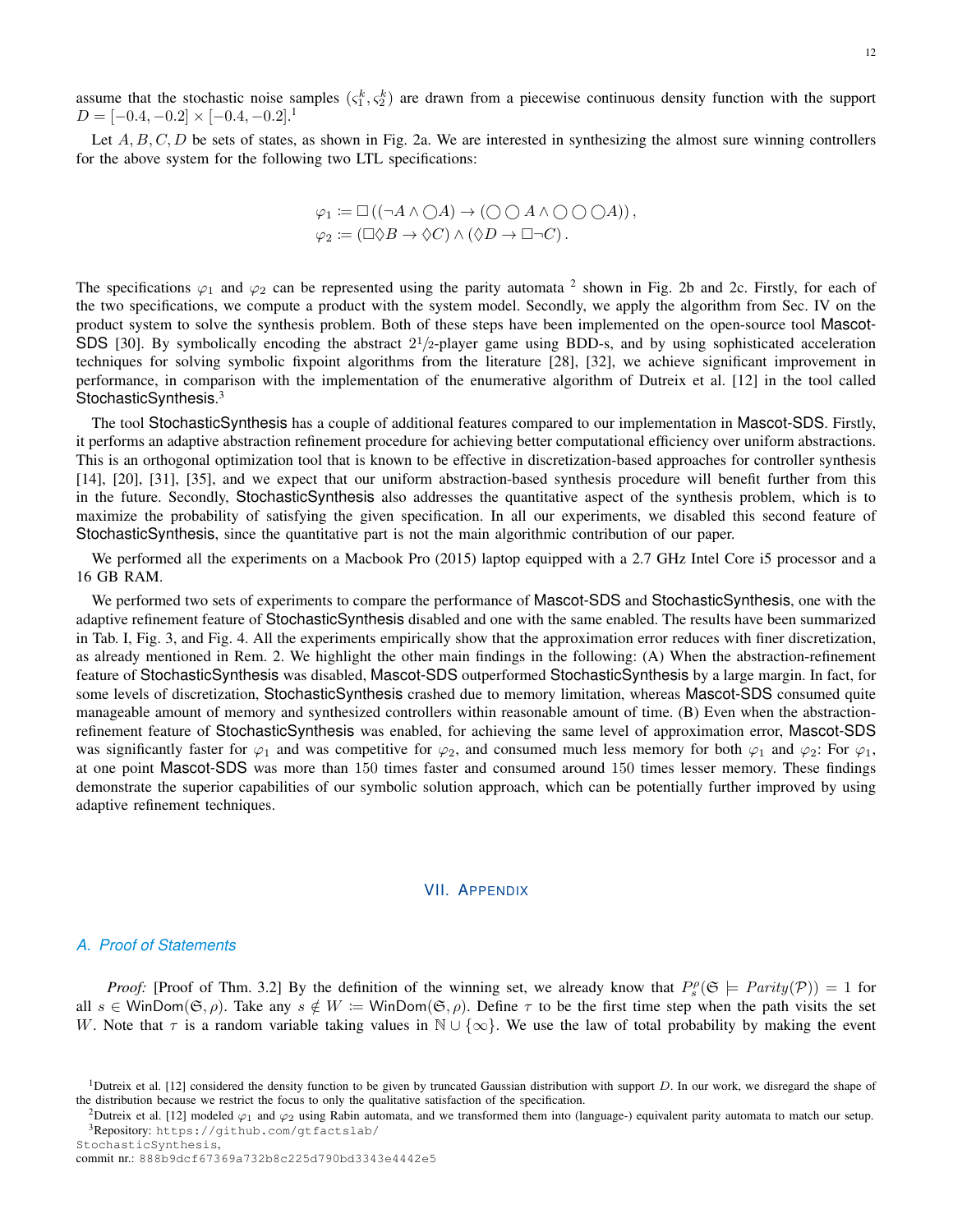

(c) Parity automaton for  $\varphi_2$ ; the prioritized partition is  $\mathcal{P}$  =  $\langle \{q_0, q_2, q_4\}, \{q_1, q_3, q_5, q_6\}\rangle.$ 

|  |  |  |  |  |  | Fig. 2: The state predicates and the parity specifications. |
|--|--|--|--|--|--|-------------------------------------------------------------|
|--|--|--|--|--|--|-------------------------------------------------------------|

| Specification | Size of<br>abstract states | Approximation error   |                  | Abstraction time      |                                       | Total synthesis time                |                                     | Peak memory footprint |                     |
|---------------|----------------------------|-----------------------|------------------|-----------------------|---------------------------------------|-------------------------------------|-------------------------------------|-----------------------|---------------------|
|               |                            | Mascot-<br><b>SDS</b> | SS [12]          | Mascot-<br><b>SDS</b> | SS [12]                               | Mascot-<br><b>SDS</b>               | SS [12]                             | Mascot-<br><b>SDS</b> | SS [12]             |
| $\varphi_1$   | $1/2 \times 1/2$           | 7.0                   | 9.0              | 0.003 s               | 0.4s                                  | 0.02s                               | 8s                                  | $21\,\mathrm{Mi}$ B   | $125\,\mathrm{MiB}$ |
|               | $1/4 \times 1/4$           | 6.6                   | 5.9              | 0.04s                 | 13s                                   | 0.2s                                | 18s                                 | $23\,\mathrm{Mi}B$    | $1\,\mathrm{GiB}$   |
|               | $1/8 \times 1/8$           | 4.0                   | 3.0              | 0.2 s                 | $35 \,\mathrm{min} \, 5 \,\mathrm{s}$ | 0.7s                                | $9 \text{ min } 18 \text{ s}$       | $26\,\mathrm{MiB}$    | $81\,\mathrm{GiB}$  |
|               | $1/16 \times 1/16$         | 1.7                   | OoM              | 0.9 s                 | O <sub>0</sub> M                      | 5s                                  | O <sub>0</sub> M                    | $50\,\mathrm{Mi}$ B   | $127\,\mathrm{GiB}$ |
|               | $1/32 \times 1/32$         | 0.8                   | O <sub>0</sub> M | 5s                    | O <sub>0</sub> M                      | 37s                                 | O <sub>0</sub> M                    | 171 MiB               | $127\,\mathrm{GiB}$ |
| $\varphi_2$   | $1/2 \times 1/2$           | 11.0                  | 11.8             | 0.004 s               | 0.6s                                  | 5s                                  | 30s                                 | 864 MiB               | $156\,\mathrm{MiB}$ |
|               | $1/4 \times 1/4$           | 6.8                   | 3.4              | $0.02$ s              | $15\,\mathrm{s}$                      | 13s                                 | 55 s                                | 866 MiB               | $1$ GiB             |
|               | $1/8 \times 1/8$           | 2.0                   | 1.8              | 0.2 s                 | $34 \,\mathrm{min} \,20 \,\mathrm{s}$ | $1 \,\mathrm{min}\,10 \,\mathrm{s}$ | $16 \,\mathrm{min} \,1\,\mathrm{s}$ | 890 MiB               | $81\,\mathrm{GiB}$  |
|               | $1/16 \times 1/16$         | 1.1                   | O <sub>0</sub> M | 0.9s                  | O <sub>0</sub> M                      | $4 \,\mathrm{min}\,37 \,\mathrm{s}$ | O <sub>0</sub> M                    | 994 MiB               | $126\,\mathrm{GiB}$ |
|               | $1/32 \times 1/32$         | 0.6                   | OoM              | 5s                    | O <sub>0</sub> M                      | $45 \,\mathrm{min}\,39\,\mathrm{s}$ | O <sub>0</sub> M                    | $1$ GiB               | $127\,\mathrm{GiB}$ |

TABLE I: Performance comparison between Mascot-SDS and StochasticSynthesis (abbreviated as SS) [12] when both tools are restricted to use *uniform grid-based abstraction* only. Col. 1 shows the specification considered, Col. 2 shows the size of each individual abstract state, Col. 3 and 4 compare the approximation errors, Col. 5 and 6 compare the abstraction computation times, Col. 7 and 8 compare the total synthesis times (combined time for computing the over- and the under-approximations of the almost sure winning regions), and Col. 9 and 10 compare the peak memory footprint (as measured using the "time" command) for both tools. "OoM" stands for out-of-memory. The length of the sides of the abstract states is measured in units, and the approximation error is measured in sq. units (the area covered by the abstract states which are in the over-approximation but not in the under-approximation).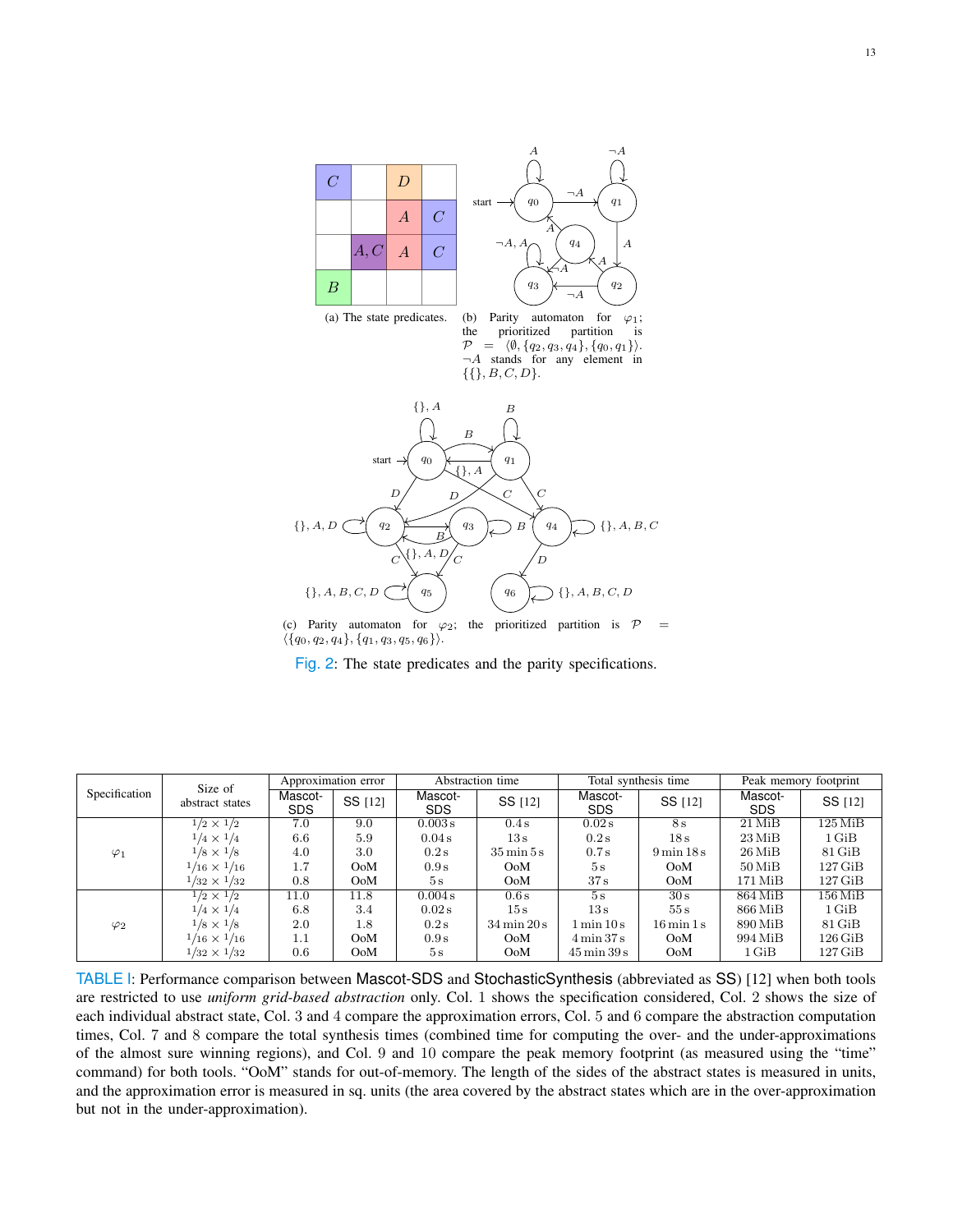

Fig. 3: Performance comparison between Mascot-SDS and StochasticSynthesis (abbreviated as SS) [7] when the latter *was allowed to use its inbuilt abstraction refinement process for better performance*. The different points on the plots were obtained by running Mascot-SDS using different sizes of abstract states, and running SS using different numbers of refinement stages.



Fig. 4: Visualization of the under-approximations—in green—and the over-approximations—in yellow and green, combined of the almost sure winning regions for the specifications  $\varphi_1$  and  $\varphi_2$  as computed using the tools Mascot-SDS and StochasticSynthesis; in red are the complements of the over-approximations. For Mascot-SDS, the abstract states were chosen of the size  $1/32 \times 1/32$ . For StochasticSynthesis, initially the abstracts states were chosen of the size  $1 \times 1$ , and then the tool was made to execute 14 refinement steps to improve the approximation of the solution.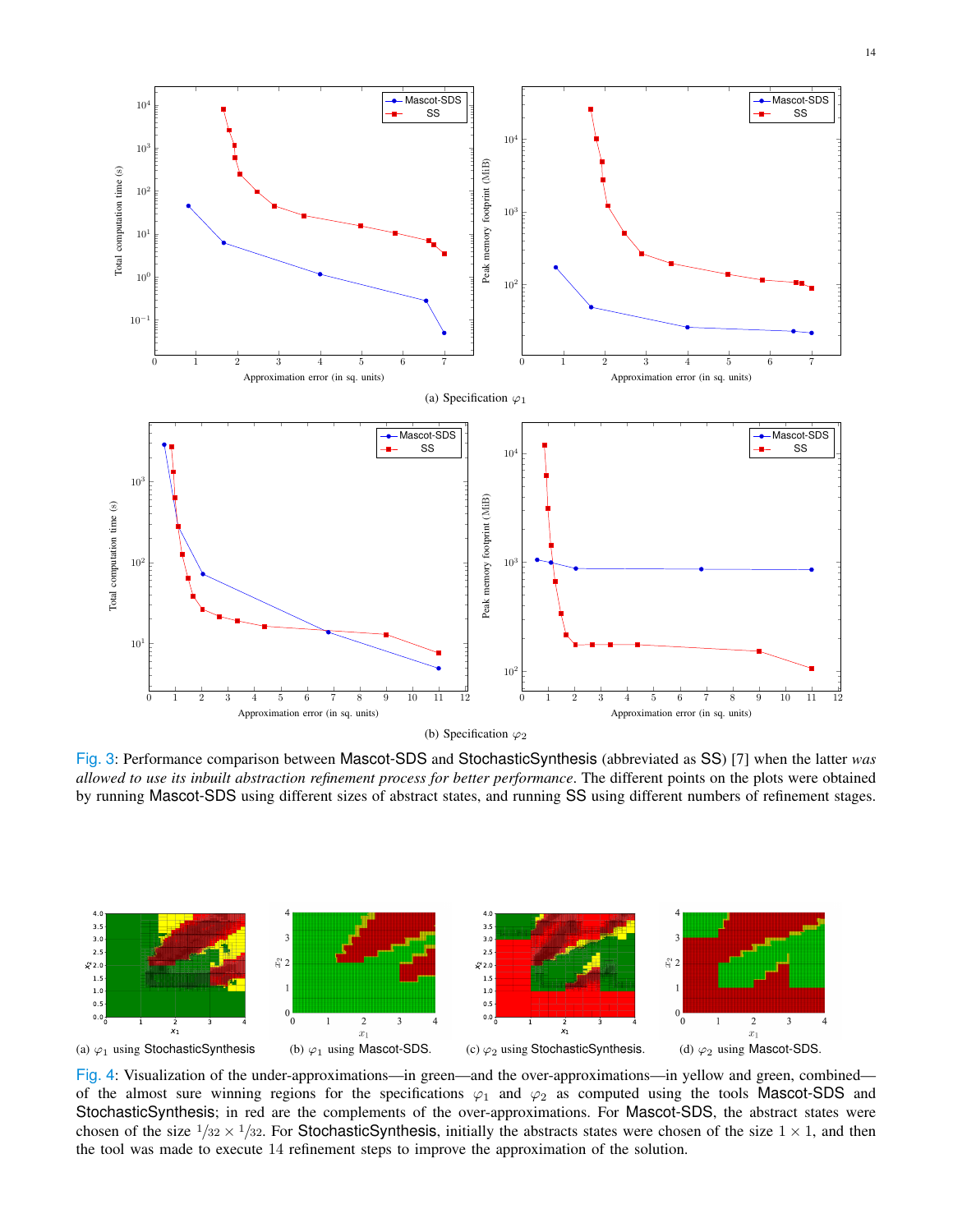$(\mathfrak{S} \models \text{Parity}(\mathcal{P}))$  conditional on  $\tau$ . Then we have

$$
P_s^{\rho}(\mathfrak{S} \models Parity(\mathcal{P}))
$$
  
= 
$$
\sum_{n=0}^{\infty} P_s^{\rho}(\mathfrak{S} \models Parity(\mathcal{P}) \mid \tau = n) P_s^{\rho}(\tau = n)
$$
  
+ 
$$
P_s^{\rho}(\mathfrak{S} \models Parity(\mathcal{P}) \mid \tau = \infty) P_s^{\rho}(\tau = \infty)
$$
  
= 
$$
\mathbb{E}_s^{\rho} [P_s^{\rho}(\mathfrak{S} \models Parity(\mathcal{P}) \mid s^1, s^2, \dots, s^n, \tau = n)]
$$
  
+ 
$$
P_s^{\rho}(\mathfrak{S} \models Parity(\mathcal{P}) \land \tau = \infty)
$$
  
= 
$$
* \sum_{n=0}^{\infty} P_s^{\rho}(s^1, s^2, \dots, s^{n-1} \in \mathcal{S} \setminus W, s^n \in W)
$$
  
+ 
$$
P_s^{\rho}(\mathfrak{S} \models Parity(\mathcal{P}) \land \mathfrak{S} \models \Box \mathcal{S} \setminus W)
$$
  

$$
\geq P_s^{\rho}(\mathfrak{S} \models \Diamond W).
$$

The equality (\*) holds due to  $s^n \in W$  and  $P_{s^n}^{\rho}(\mathfrak{S} \models Parity(\mathcal{P})) = 1$ .

*Proof:* [Proof of Thm. 3.3] For any  $s \in W$ , we have

$$
P_s^{\rho}(\mathfrak{S} \models Parity(\mathcal{P}))
$$
  
=  $\int_{\mathcal{S}} P_{s_1}^{\rho}(\mathfrak{S} \models Parity(\mathcal{P})) T_{\mathfrak{s}}(ds_1|s, \rho(s))$   
=  $\int_W T_{\mathfrak{s}}(ds_1|s, \rho(s)) + \int_{\mathcal{S}\backslash W} P_{s_1}^{\rho}(\mathfrak{S} \models Parity(\mathcal{P})) T_{\mathfrak{s}}(ds_1|s, \rho(s)).$ 

This means

$$
\int_{\mathcal{S}\backslash W} (1 - P_{s_1}^{\rho}(\mathfrak{S} \models \operatorname{Parity}(\mathcal{P}))) T_{\mathfrak{s}}(ds_1 | s, \rho(s)) = 0 \Rightarrow
$$
  

$$
\forall \epsilon > 0, P_s^{\rho} \left[ (1 - P_{s_1}^{\rho}(\mathfrak{S} \models \operatorname{Parity}(\mathcal{P}))) \mathbf{1}_{\mathcal{S}\backslash W}(s_1) \ge \epsilon \right] \le \frac{0}{\epsilon} = 0,
$$

where the last inequality is a consequence of Markov's inequality for non-negative random variables. By taking the union over a monotone positive sequence  $\{\epsilon_n \to 0\}$ , we get

$$
P_s^{\rho} \left[ (1 - P_{s_1}^{\rho}(\mathfrak{S} \models \operatorname{Parity}(\mathcal{P}))) \mathbf{1}_{\mathcal{S} \setminus W}(s_1) > 0 \right] = 0,
$$
  
\n
$$
P_s^{\rho} \left[ s_1 \in \mathcal{S} \setminus W \text{ and } P_{s_1}^{\rho}(\mathfrak{S} \models \operatorname{Parity}(\mathcal{P})) < 1 \right] = 0,
$$
  
\n
$$
P_s^{\rho} \left[ s_1 \in \mathcal{S} \setminus W \right] = 0.
$$

Е

#### **REFERENCES**

- [1] M. Althoff and B. H. Krogh. Reachability analysis of nonlinear differential-algebraic systems. *IEEE Transactions on Automatic Control*, 59(2):371–383, 2013.
- [2] C. Baier and J.-P. Katoen. *Principles of Model Checking*. MIT Press, 2008.
- [3] A. Bianco and L. de Alfaro. Model checking of probabilistic and nondeterministic systems. In P. S. Thiagarajan, editor, *Foundations of Software Technology and Theoretical Computer Science*, pages 499–513, Berlin, Heidelberg, 1995. Springer Berlin Heidelberg.
- [4] K. Chatterjee and T. A. Henzinger. A survey of stochastic ω-regular games. *J. Comput. Syst. Sci.*, 78(2):394–413, 2012.
- [5] K. Chatterjee, M. Jurdzinski, and T. A. Henzinger. Simple stochastic parity games. In *Computer Science Logic, 17th International Workshop, CSL 2003, 12th Annual Conference of the EACSL, and 8th Kurt Godel Colloquium, KGC 2003, Vienna, Austria, August 25-30, 2003, Proceedings ¨* , volume 2803 of *Lecture Notes in Computer Science*, pages 100–113. Springer, 2003.
- [6] A. Condon. The complexity of stochastic games. *Inf. Comput.*, 96(2):203–224, 1992.
- [7] S. Coogan and M. Arcak. Efficient finite abstraction of mixed monotone systems. In *Proceedings of the 18th International Conference on Hybrid Systems: Computation and Control*, pages 58–67. ACM, 2015.
- [8] C. Courcoubetis and M. Yannakakis. Markov decision processes and regular events. In *Automata, Languages and Programming*, pages 336–349, Berlin, Heidelberg, 1990. Springer Berlin Heidelberg.
- [9] L. de Alfaro. *Formal Verification of Probabilistic Systems*. PhD thesis, Department of Computer Science, Stanford University, 1998.
- [10] L. de Alfaro and T. A. Henzinger. Concurrent omega-regular games. In *Proceedings Fifteenth Annual IEEE Symposium on Logic in Computer Science (Cat. No. 99CB36332)*, pages 141–154. IEEE, 2000.
- [11] M. Dutreix and S. Coogan. Specification-guided verification and abstraction refinement of mixed-monotone stochastic systems, 2019.
- [12] M. Dutreix, J. Huh, and S. Coogan. Abstraction-based synthesis for stochastic systems with omega-regular objectives. *arXiv preprint*, 2020. arXiv:2001.09236.
- [13] E. A. Emerson and C. S. Jutla. Tree automata, Mu-calculus and determinacy. In *Proceedings of the 32nd Annual Symposium on Foundations of Computer Science*, SFCS '91, page 368?377, USA, 1991. IEEE Computer Society.
- [14] A. Girard, G. Gößler, and S. Mouelhi. Safety controller synthesis for incrementally stable switched systems using multiscale symbolic models. IEEE *Trans. Autom. Control.*, 61(6):1537–1549, 2016.
- [15] E. Gradel and W. Thomas. *Automata, logics, and infinite games: a guide to current research*, volume 2500. Springer Science & Business Media, 2002.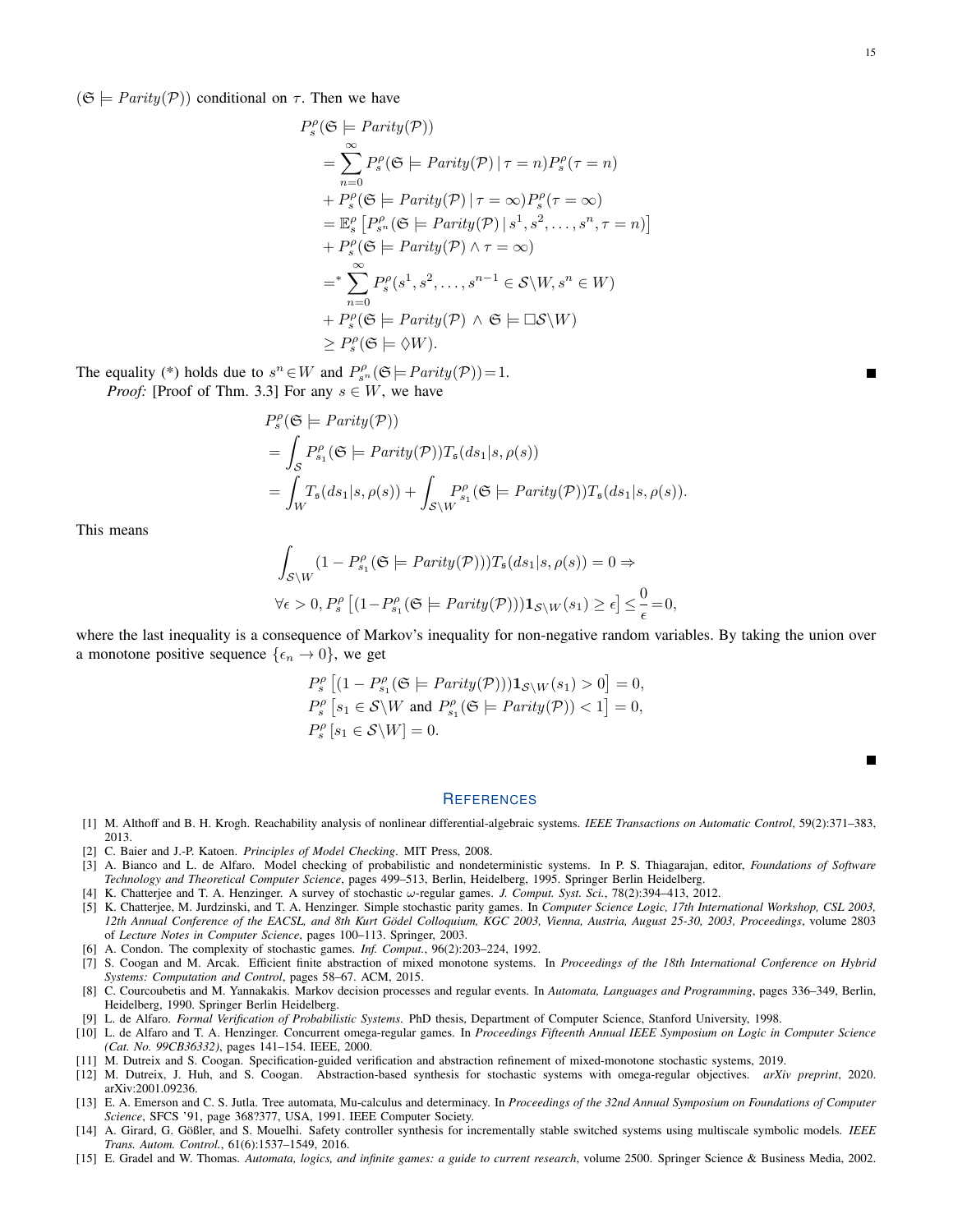- [16] S. Haesaert, P. Nilsson, and S. Soudjani. Formal multi-objective synthesis of continuous-state MDPs. *IEEE Control Systems Letters*, pages 1–1, 2020.
- [17] S. Haesaert and S. Soudjani. Robust dynamic programming for temporal logic control of stochastic systems. *IEEE Transactions on Automatic Control*, pages 1–1, 2020.
- [18] S. Hart, M. Sharir, and A. Pnueli. Termination of probabilistic concurrent program. *ACM Trans. Program. Lang. Syst.*, 5(3):356–380, July 1983.
- [19] O. Hernández-Lerma and J. B. Lasserre. *Discrete-time Markov control processes*, volume 30 of *Applications of Mathematics*. Springer, 1996.
- [20] K. Hsu, R. Majumdar, K. Mallik, and A.-K. Schmuck. Multi-layered abstraction-based controller synthesis for continuous-time systems. In *Proceedings of the 21st International Conference on Hybrid Systems: Computation and Control (part of CPS Week)*, pages 120–129, 2018.
- [21] P. Jagtap, S. Soudjani, and M. Zamani. Formal synthesis of stochastic systems via control barrier certificates. *IEEE Transactions on Automatic Control*, pages 1–1, 2020.
- [22] O. Kallenberg. *Foundations of modern probability*. Probability and its Applications. Springer Verlag, New York, 2002.
- [23] N. Kariotoglou, M. Kamgarpour, T. H. Summers, and J. Lygeros. The linear programming approach to reach-avoid problems for Markov decision processes. *J. Artif. Int. Res.*, 60(1):263–285, Sept. 2017.
- [24] M. Kwiatkowska, G. Norman, D. Parker, and G. Santos. PRISM-games 3.0: Stochastic game verification with concurrency, equilibria and time. In *Proc. 32nd International Conference on Computer Aided Verification (CAV'20)*, volume 12225 of *LNCS*, pages 475–487. Springer, 2020.
- [25] M. Lahijanian, S. B. Andersson, and C. Belta. Formal verification and synthesis for discrete-time stochastic systems. *IEEE Transactions on Automatic Control*, 60(8):2031–2045, Aug 2015.
- [26] A. Lavaei, S. Soudjani, and M. Zamani. Compositional construction of infinite abstractions for networks of stochastic control systems. *Automatica*, 107:125 – 137, 2019.
- [27] K. Lesser and M. Oishi. Approximate safety verification and control of partially observable stochastic hybrid systems. *IEEE Transactions on Automatic Control*, 62(1):81–96, Jan 2017.
- [28] D. E. Long, A. Browne, E. M. Clarke, S. Jha, and W. R. Marrero. An improved algorithm for the evaluation of fixpoint expressions. In *International Conference on Computer Aided Verification*, pages 338–350. Springer, 1994.
- [29] R. Majumdar, K. Mallik, A.-K. Schmuck, and S. Soudjani. Symbolic qualitative control for stochastic systems via finite parity games. In *ADHS*, 2021. To appear.
- [30] R. Majumdar, K. Mallik, and S. Soudjani. Symbolic controller synthesis for Büchi specifications on stochastic systems. In *Proceedings of the 23rd International Conference on Hybrid Systems: Computation and Control*, pages 1–11, 2020.
- [31] P. Nilsson, N. Ozay, and J. Liu. Augmented finite transition systems as abstractions for control synthesis. *Discrete Event Dynamic Systems*, 27(2):301–340, 2017.
- [32] N. Piterman and A. Pnueli. Faster solutions of rabin and streett games. In *21st Annual IEEE Symposium on Logic in Computer Science (LICS'06)*, pages 275–284. IEEE, 2006.
- [33] G. Reissig, A. Weber, and M. Rungger. Feedback refinement relations for the synthesis of symbolic controllers. *TAC*, 62(4):1781–1796, 2017.
- [34] S. Soudjani and A. Abate. Higher-order approximations for verification of stochastic hybrid systems. In *Automated Technology for Verification and Analysis*, volume 7561 of *LNCS*, pages 416–434. Springer Verlag, Berlin Heidelberg, 2012.
- [35] S. Soudjani and A. Abate. Adaptive and sequential gridding procedures for the abstraction and verification of stochastic processes. *SIAM Journal on Applied Dynamical Systems*, 12(2):921–956, 2013.
- [36] S. Soudjani, A. Abate, and R. Majumdar. Dynamic Bayesian networks for formal verification of structured stochastic processes. *Acta Informatica*, 54(2):217–242, Mar 2017.
- [37] M. Svoreňová, J. Křetínský, M. Chmelík, K. Chatterjee, I. Černá, and C. Belta. Temporal logic control for stochastic linear systems using abstraction refinement of probabilistic games. *Nonlinear Analysis: Hybrid Systems*, 23:230–253, 2017.
- [38] P. Tabuada. *Verification and Control of Hybrid Systems: A Symbolic Approach*. Springer, 2009.
- [39] W. Thomas. On the synthesis of strategies in infinite games. In *STACS 95, 12th Annual Symposium on Theoretical Aspects of Computer Science, Munich, Germany, March 2-4, 1995, Proceedings*, volume 900 of *Lecture Notes in Computer Science*, pages 1–13. Springer, 1995.
- [40] I. Tkachev and A. Abate. Regularization of Bellman equations for infinite-horizon probabilistic properties. In *Proceedings of the 15th ACM international conference on Hybrid Systems: computation and control*, pages 227–236, Beijing, PRC, April 2012.
- [41] I. Tkachev, A. Mereacre, J.-P. Katoen, and A. Abate. Quantitative model-checking of controlled discrete-time Markov processes. *Information and Computation*, 253:1 – 35, 2017.
- [42] M. Y. Vardi. Automatic verification of probabilistic concurrent finite state programs. In *26th Annual Symposium on Foundations of Computer Science*, pages 327–338. IEEE, 1985.
- [43] A. P. Vinod and M. M. K. Oishi. Scalable underapproximative verification of stochastic LTI systems using convexity and compactness. In *Proceedings of the 21st International Conference on Hybrid Systems: Computation and Control (Part of CPS Week)*, HSCC '18, pages 1–10, New York, NY, USA, 2018. ACM.
- [44] M. Weininger, T. Meggendorfer, and J. Křetínský. Satisfiability bounds for  $\omega$ -regular properties in bounded-parameter markov decision processes. In *2019 IEEE 58th Conference on Decision and Control (CDC)*, pages 2284–2291. IEEE, 2019.
- [45] W. Zielonka. Perfect-information stochastic parity games. In *International Conference on Foundations of Software Science and Computation Structures*, pages 499–513. Springer, 2004.



**Rupak Majumdar** is a Scientific Director at the Max Planck Institute for Software Systems. His research interests are in the verification and control of reactive, real-time, hybrid, and probabilistic systems, software verification and programming languages, logic, and automata theory. Dr. Majumdar received the President's Gold Medal from IIT, Kanpur, the Leon O. Chua award from UC Berkeley, an NSF CAREER award, a Sloan Foundation Fellowship, an ERC Synergy award, "Most Influential Paper" awards from PLDI and POPL, and several best paper awards (including from SIGBED, EAPLS, and SIGDA). He received the B.Tech. degree in Computer Science from the Indian Institute of Technology at Kanpur and the Ph.D. degree in Computer Science from the University of California at Berkeley.